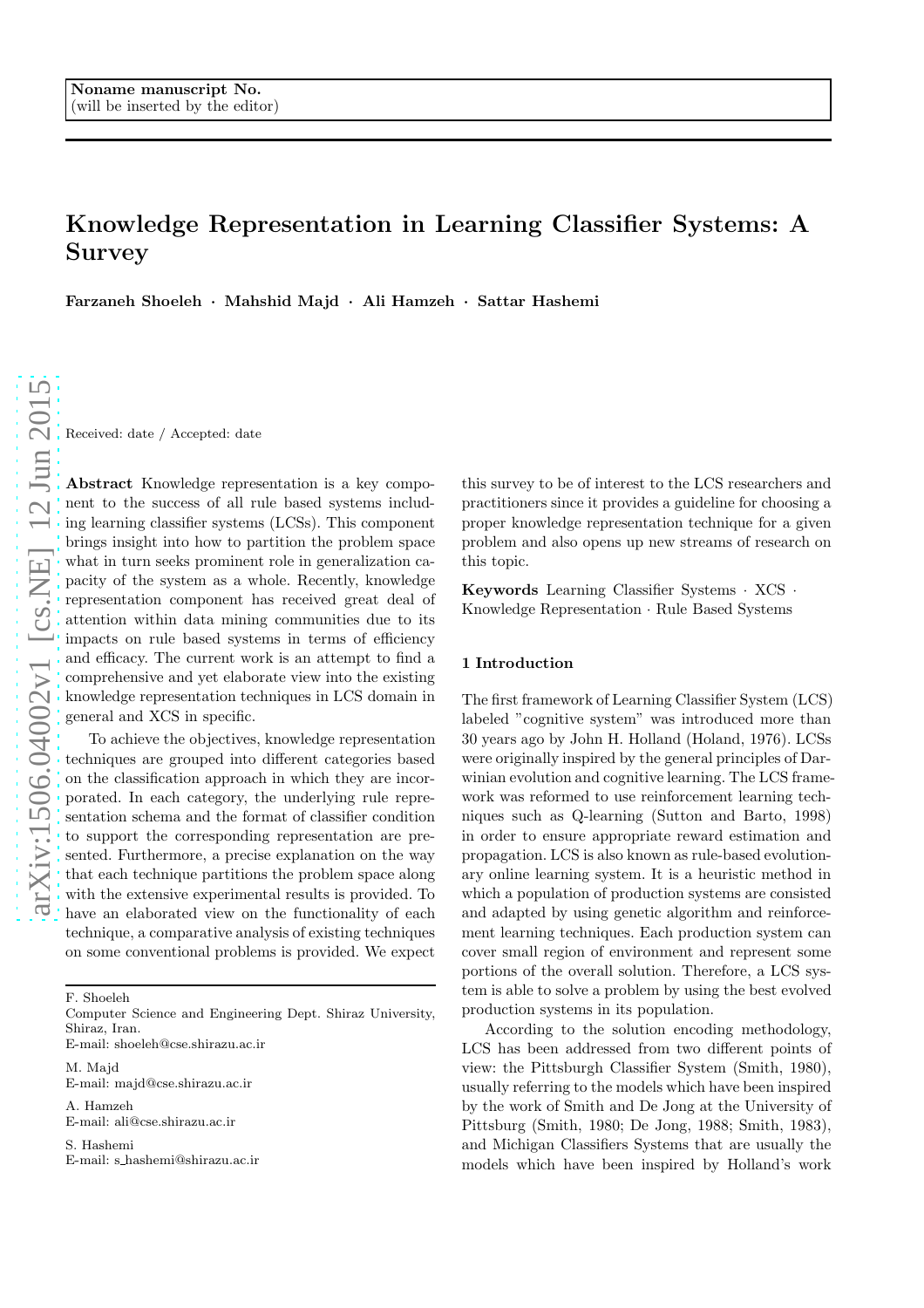at the University of Michigan (Holand, 1976; Holand, 1995). In Pittsburg approach, each population member is a production system and GA selects the best one as a complete solution of a given problem. In Michigan approach, the population members are individual rules, and the whole population forms the solution of the given problem. A rewarding mechanism is needed to reward and penalize bad rules.

The research in learning classifier systems sprang up in the 1980s. Early classifier systems were known as modeling tools. But they lost this initial characterization with rise of the abilities in the area of machine learning, especially in classification problems and the interest in reinforcement learning and autonomous agents. The year 1995 marked as a milestone in LCS researches due to Wilson's flavor of Holland's recipe. Wilson revised the main structure of Holland's LCS by simplifying it and changing its learning mechanism to use reinforcement learning techniques introduced in (Sutton and Barto, 1998). Nowadays the most popular Michigan system is an evolution of zeroth level classifier system, ZCS (Wilson, 1994), called accuracy based learning classifier system, XCS (Wilson, 1995), which can be considered as a milestone in classifier system research. XCS was the first LCS wherein the fitness of each rule is defined based on its accuracy of the payoff prediction instead of the receiving reward itself. Also, it has another main feature which uses the action set to define the environment niches. In Lanzi's view, the effectiveness of XCS as a machine learning paradigm is that "XCS was the first classifier system to be both general enough to allow applications to several domains and simple enough to allow duplication of the presented results" (Lanzi, 2008).

From 1995 to now, the applicability of XCS has been extended to a wide range of applications including computational economics (Schulenburg and Ross, 1999; Wong and Schulenburg, 2007), classification and data mining (Bull et al., 2008), autonomous robotics (Patel and Dorigo, 1994; Studley, 2005; Studley and Bull, 2005), power distribution network (Vargas et al., 2004), traffic light control (Bull et al., 2004), function approximation tasks (Wilson, 2002) and many more (Bull, 2004; Lanzi et al., 2000; Bull et al., 2008). So, the current LCS researches are very diverse and pervasive and done better than ever.

There are many valuable researches to show the effectiveness and the power of LCS in many domains. Some of these researches provided a description of the overall advances of the LCS field as a survey study. For example, in (Lanzi, 2008), the author tried to answer this question "What has happened to learning classifier systems in the last decade?" and examined the current state of learning classifier systems research. Indeed, the aim of this study is to emphasize recent developments and the state-of-the-art Learning Classifier Systems. Bull et al. brought together the works on the use of LCS for data mining problems (Bull et al., 2008). LCSs have proved its efficiency at solving online and offline classification tasks. Bacardit et al. gave a summary of past, present and future LCS researches in (Bacardit et al., 2008). They tried to take a look back at the LCS realm and discuss which challenges and opportunities are laying ahead for successful system applications in various domains. As LCS can be seen as a learning system which is able to solve reinforcement learning problems, a study (Sigaud and Wilson, 2007) was done which focuses more on the sequential decision domains than on automatic classification. In (Urbanowicz and Moore, 2009), after introducing a description of basic LCS framework, a historical review of major advancements and a roadmap of algorithmic components are provided. It also emphasizes the differences between alternative LCS implementation and their problem domains. The main aim of such studies is to provide accessible and comprehensible principles and different backgrounds for researches interested in developing their own LCS to achieve a specific goal.

To the best of our knowledge, most of the existing surveys have tried to investigate the general behavior of LCS in terms of its common issues, basic components and major applications. These studies can be considered as appropriate resources for who are interested in LCS research field providing that they give a general perspective of the current research opportunities and challenges in LCSs area. But they might not be efficient enough to show the progress of LCSs regarding to the improvement of their main components to handle new issues and challenges. In other words, according to the large number of studies dedicated to each of the main components of LCSs, surveys individually focusing on each one would be of great use provided that they show how such component can be modified to improve the performance of a LCS like XCS in solving a given problem. Consequently, this survey attempts to provide a detailed description of LCS concentrating on one of its major components known as knowledge representation. . Recently, knowledge representation component has received great deal of attention within data mining communities due to its impacts on rule based systems in terms of efficiency and efficacy. It is worth mentioning that it is the first step to identify the environmental properties and it supports an interaction between the environment and the learning system. The current work is an attempt to elaborate view into the existing knowledge representation in LCS domain in gen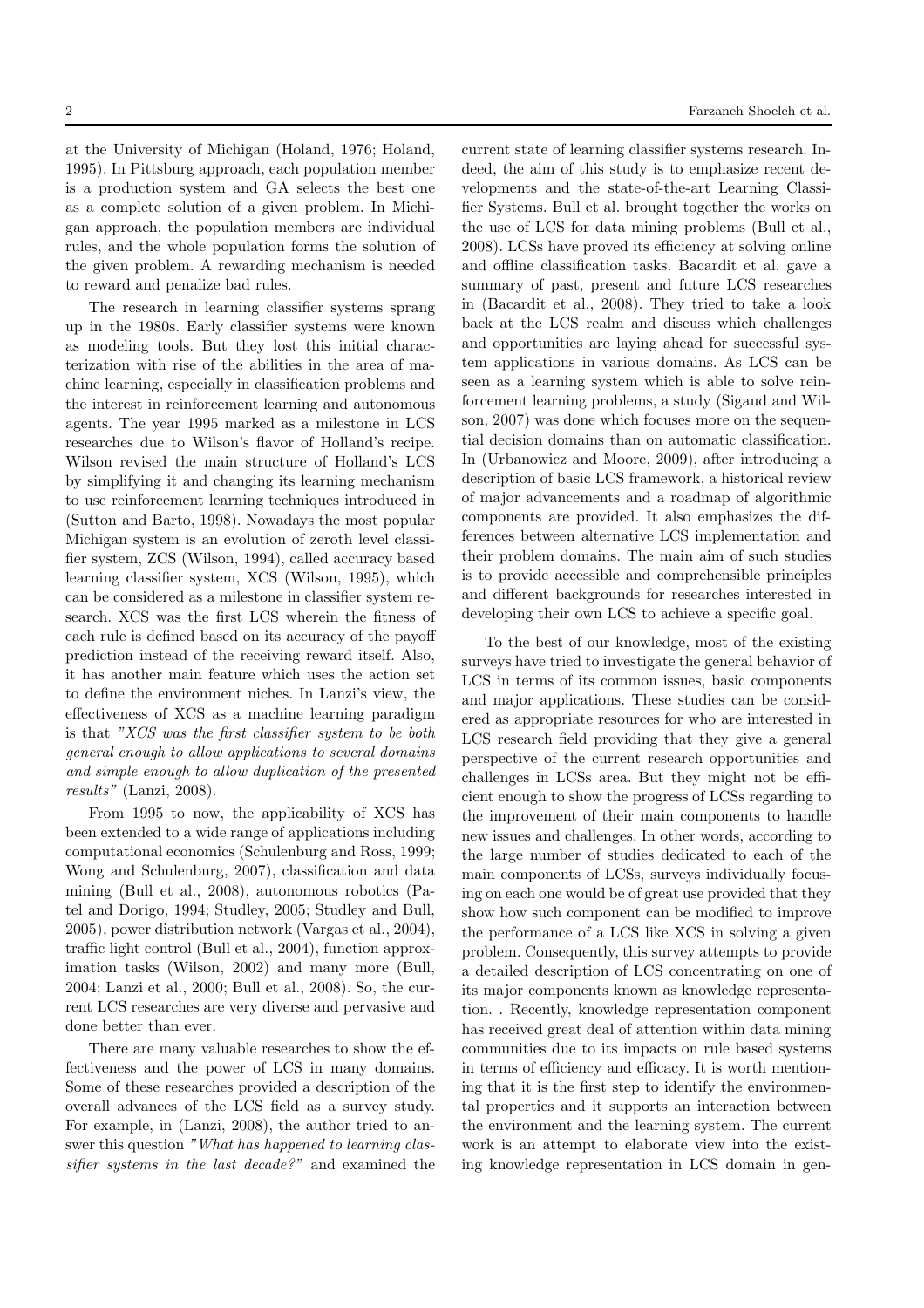eral and XCS in specific. The knowledge representation techniques are grouped into different categories based on the classification approach in which they are incorporated. In each category, the underlying rule representation schema, the format of classifier condition and a precise explanation on how it can partition the problem space along with the experimental results are provided. Additionally, to have an elaborated view on the functionality of each technique, a comparative analysis of existing techniques on some conventional problems is provided. It is worth mentioning that the main focus of current study is not explicitly on presenting an alternative knowledge representation scheme, rather it focuses on providing a guideline to choose a proper representation technique for a given problem which is nowadays human need. Undoubtedly, addressing the none-trivial recent issue is of great importance. We hope that this survey facilitates a better understanding of the different streams of research on this topic and provides a guideline for choosing a proper knowledge representation technique for a given problem. Furthermore, it can be of interest to the LCS researchers and practitioners and also opens up new streams of research on this topic.

The rest of this paper is organized as follows; at first in Section 2, we briefly introduce learning classifier systems and provide a description of XCS in detail. Section 3 describes the knowledge representation component and the various works that have been done to enhance this component. We group knowledge representation techniques into different categories based on the classification approach in which they are incorporated. In the subsections of Section 3, the underlying rule representation schema, the format of classifier condition and a precise explanation on how it can partition the problem space along with the experimental results are provided. In Section 4, to elucidate the functionalities of each technique a comparative analysis of existing techniques on some conventional problems is provided in general perspective. The last section includes summary and conclusion remarks.

#### 2 Learning Classifier Systems in Brief

Learning Classifier Systems belong to a family of machine learning techniques which combines genetic algorithm (GA) with the power of the reinforcement learning paradigm to solve a given problem. In Holland's recipe, as the inventor of LCS, it has four main components with specific goals: (1) a population of classifiers known as knowledge representation component, which represents the current system knowledge; (2) a performance component, which provides a proper input for system and an applicable output to apply to the

learning environment; (3) a reinforcement (or credit assignment) component, which is responsible to distribute the incoming reward among the classifiers that are accountable for it; (4) a rule discovery component, which creates new rules through a covering mechanism and evolves the existing ones by using an evolutionary algorithm, usually a GA. Most of the developed models which had been proposed in the realm of Michigan style LCS were extended and improved the original idea of Holland's LCS, but kept these entire four main components. It is notable that the effectiveness of LCS to solve a problem depends on the proper interaction between these four components, therefore the compatibility between them must be considered in developing a new extension of LCS.

In each learning step of a Michigan style LCS, the performance component perceives the environmental state (or input) through its detectors and performs the selected action through its effectors. Then, the environment eventually pays a reward to the system regarding the selected action's efficacy. Like other reinforcement learning techniques, LCS tries to suggest a solution which can maximize the amount of received reward through, a set of condition-action-prediction rules called classifiers which are produced and evolved to represent the current solution. On the other hand, the reinforcement component acts on the population to estimate the action values in each subproblem. The discovery component produces new rules for unseen subproblems and usually uses genetic algorithm to evolve the current solution. In the next section, a brief review on XCS (a milestone of LCS) and its main components is provided.

## 2.1 XCS in brief

The year 1995 is marked a milestone in LCS researches due to the appearance of the most successful and popular Michigan style LCS named XCS. Recent analysis and researches (Wong and Schulenburg, 2007; Bull et al., 2008; Studley and Bull, 2005; Vargas et al., 2004) have shown that XCS has an especial architecture that makes it a competitive learning system in solving complex problems. Its architecture ingredients provide some promising properties such as its online learning capability, its noise robustness, the generality in the learning mechanism, and its continuous adaptation.

XCS contains a population of classifiers which is called [P]. This population can be empty in the beginning of the experiment, or be filled randomly. Each classifier in [P] is made up of different parts. These parts are: a condition usually from the alphabet  $\{0, 1, \# \},\$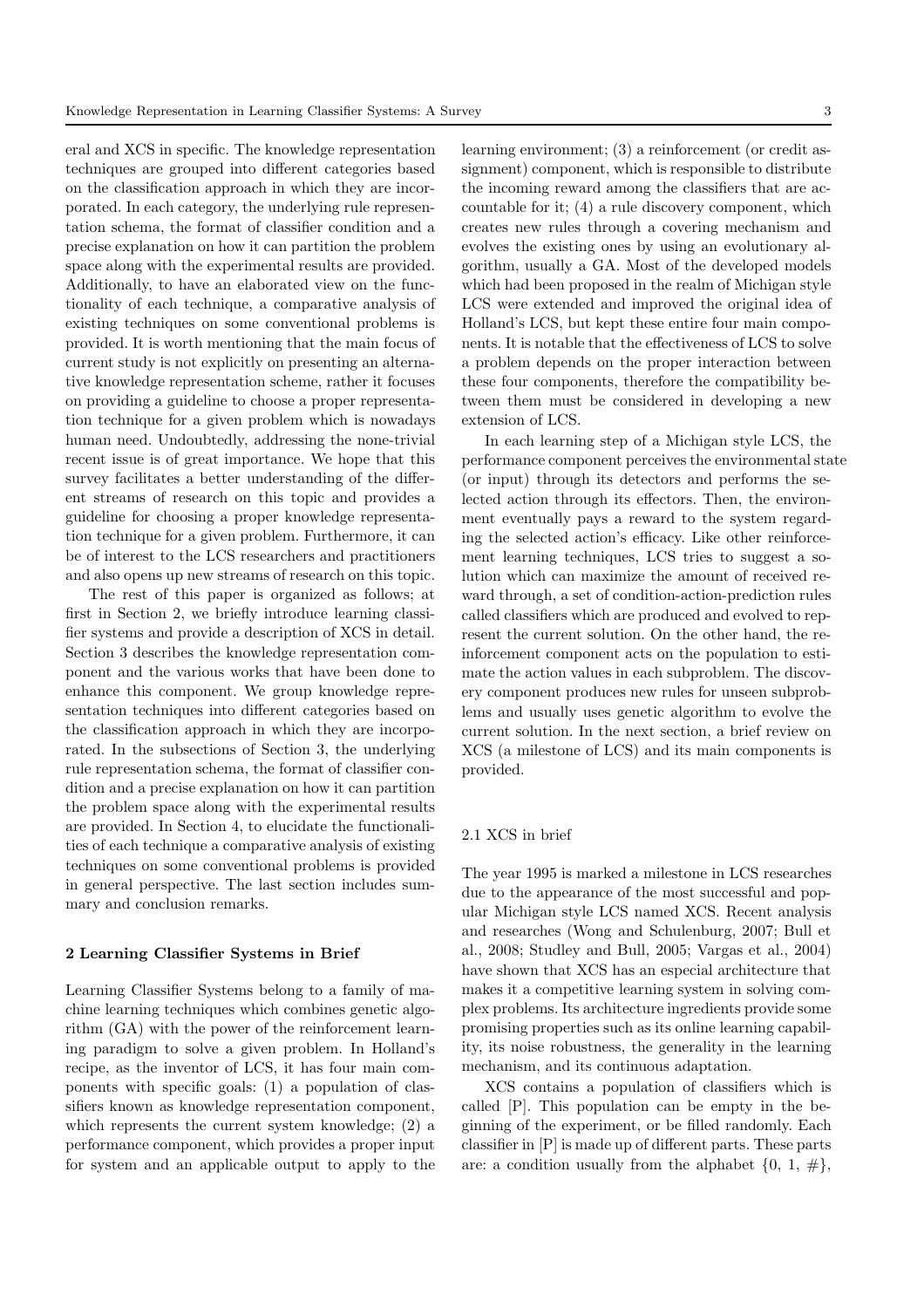an action which is usually an integer, and a set of associated parameters. These parameters are (1) a payoff prediction  $P_i$ , which estimates the payoff that the system will receive when its action is applied to the corresponding environment; (2) the prediction error  $\epsilon_j$ , (3) the fitness  $F_j$ , and some other parameters such as  $exp$ , num and etc.

When XCS receives an environmental state, it forms the related match set [M]. This set includes those classifiers whose condition parts match the current environmental state. If no classifier matches, the covering operator will create a predefined number of classifiers which match the current input and insert them into the population and into [M]. If the covering operator causes the size of the population to grow over a predefined threshold N, some other classifiers will be eliminated from the population regarding their fitness and experience (exp parameter).

Then, for each action  $a_k$ , which is proposed by classifiers in  $[M]$ , the system computes a fitness weighted average  $P_k$  using this equation:  $P_k = \frac{\sum_{cl \in [M]a_k]} cl^k.F \times cl^k.F}{cl^k.F}$  $\sum_{c} l \in [M]} c l^k \cdot F$ where  $[M]a_k]$  is the subset of  $[M]$  contains classifiers which propose the action  $a_k$ . This value is used as the bid of the corresponding action to win the current phase. Then, XCS chooses an action from those proposed in [M] regarding its Explore/Exploit strategy. Finally, an action set [A] is formed which consists of a subset of [M] with the same action as the chosen one.

After that, the selected action is applied to the environment and a reward  $R$  is received from the environment which may be zero. Then, the parameters of the involved classifiers are updated. In the sequential environments, the update procedure occurs for classifiers in the previous action set which is called hereafter  $[A]^{-1}$ . It is also notable that all updates are done using a Q-Learning update regime. To do so, the payoff P is calculated as follows:  $P = r_{-1} + \gamma \max_a p_a$  where  $r_{-1}$  is the previous environmental reward which is 0 or 1000 for classification problem,  $\gamma$  is the discount factor and pa is the predicted payoff for the applied action in the current trial. Then, classifier predictions in  $[A]^{-1}$  are updated as follows:  $P_j = P_j + \beta(R - P_j)$ where  $\beta$  is the learning rate in the Widrow-Hoff update rule. Next, the prediction errors are re-estimated using this equation: $\epsilon_j = \epsilon_j + \beta(|R - P_j|)$ . Then the accuracy for the corresponding classifier is calculated as follows:  $k_j = 0.1(\frac{\epsilon_j}{\epsilon_0})^{-\nu}$  for  $\epsilon_j > \epsilon_0$ , else 1.0. The parameter  $\epsilon_0$ is termed the error threshold and  $\nu$  is a positive integer and both of them are initiated at the beginning of the experiments. Then, the relative accuracy of each classifier is calculated as:  $k'_j = \frac{k_j}{\sum_i k_j}$  $\frac{i_j}{j}$   $k_j$ . And at last, this relative accuracy is used to update the classifier fitness:

 $F_j = F_j + \beta(|k'_j - F_j|)$ . These updated values are used in another important component of XCS: The discovery component. On a predefined period based on the parameter  $\theta_{ga}$ , a GA is applied to  $[A]^{-1}$ . As usual, applying the GA consists of three phases: the selection, the crossover and the mutation. In the selection phase, two classifiers are selected with the proportionate selection operator regarding their fitness. The crossover operator is applied to the two selected parents at the rate of  $\chi$ . Then, at the rate of  $\mu$ , each allele of the generated offspring is mutated. The resulting offspring are inserted into the population. If the size of the population grows over a predefined threshold N, two classifiers will be deleted from the population considering their fitness.

To improve the generalization capability of XCS, another concept is utilized: the subsumption deletion. When a classifier is added to the population by GA, it is checked against all classifiers in the population to find a sufficiently experienced and accurate classifier which covers the newly inserted classifier. If the covering classifier is found, then the new classifier will be eliminated from the population and the numerosity parameter (num) of the covering classifier will be added by one. This process is called GA subsumption. A same process also occurs in the action set creation phase. In this phase, all classifiers in  $[A]$  are matched against accurate and sufficiently experienced classifiers in [A]. If a classifier is covered by another classifier, it will be eliminated from the population and the numerosity parameter of the covering classifier will be increased by one.

Figure 1 gives an overall picture of XCS system, which is shown in interaction with an environment. Above XCS description is an abbreviate one, for more details; see the original XCS paper (Wilson, 1995) and (Butz and Wilson, 2001).

## 3 Knowledge Representation

The first and main step to solve a problem is finding the proper realization of its definition and input space. In the other words, the solver system must be able to model the regularities of the problem space to make decision regarding its experiences. In rule based systems, their rule set is the one responsible for such modeling where each rule represents some portion of the problem space and makes the best decision in corresponding subspace. Consequently, a rule based system is able to solve a problem efficiently if the rule set can cover the whole problem space properly and also each rule makes effective decision. Therefore, it can be concluded that rule representation, i.e. knowledge representation,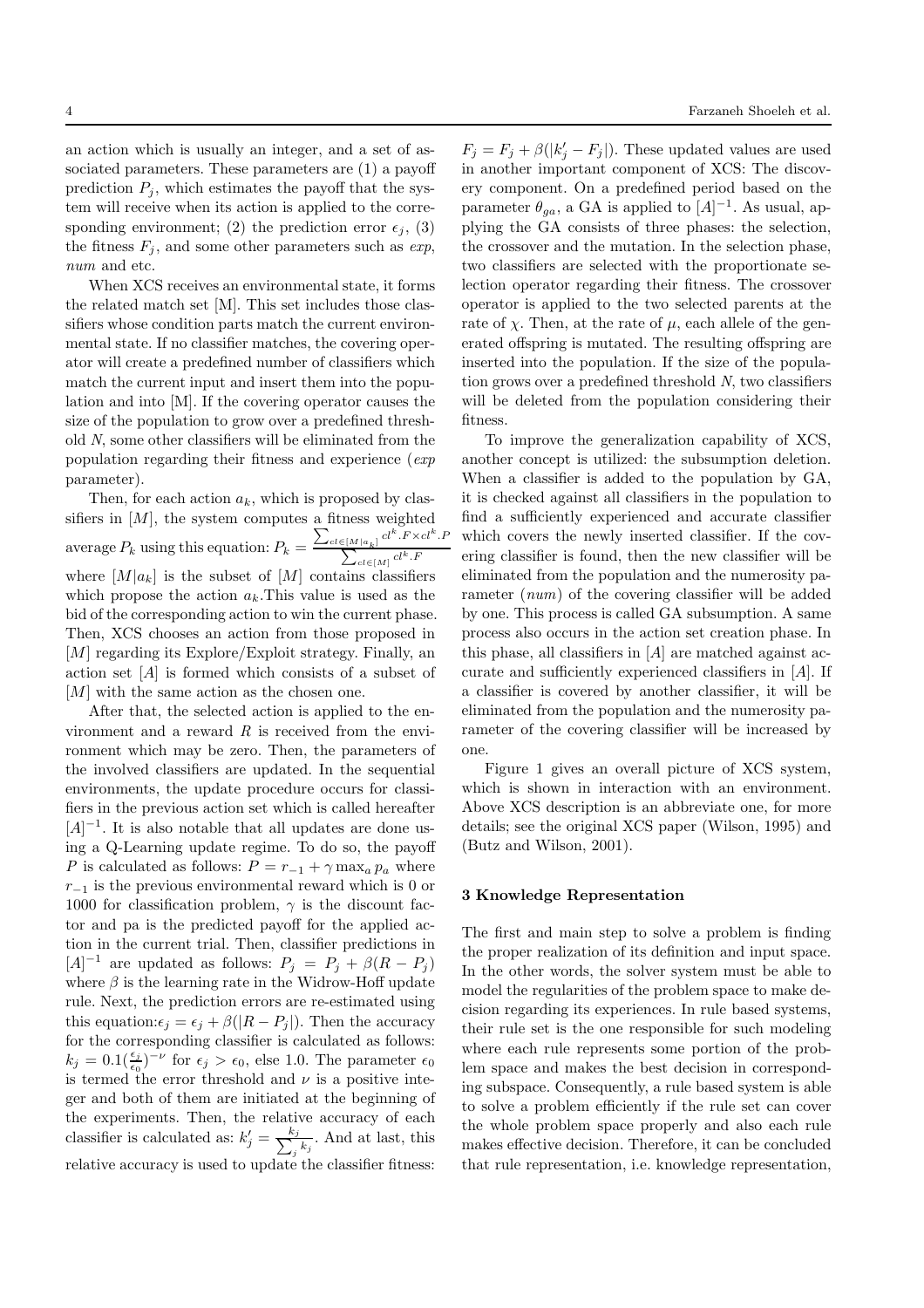

Fig. 1 Schematic illustration of XCS life cycle. In a typical iteration, XCS receives the current environmental state then forming  $[M]$  from  $[P]$ . Next, the proper action is chosen to execute in the environment. The rule parameters would be updated according to the resulting reward. Finally, the GA may be applied on  $[A]$ .

has an essential role in rule based systems. In particular, a rule based classifier like XCS can achieve all the three main objectives of classification task which are high accuracy, comprehensibility and compactness, provided that it has a proper rule representation.

The first and main step to solve a problem is finding the proper realization of its definition and input space. In the other words, the solver system must be able to model the regularities of the problem space to make decision regarding its experiences. In rule based systems, their rule set is the one responsible for such modeling where each rule represents some portion of the problem space and makes the best decision in corresponding subspace. Consequently, a rule based system is able to solve a problem efficiently if the rule set can cover the whole problem space properly and also each rule makes effective decision. Therefore, it can be concluded that rule representation, i.e. knowledge representation, has an essential role in rule based systems. In particular, a rule based classifier like XCS can achieve all the three main objectives of classification task which are high accuracy, comprehensibility and compactness, provided that it has a proper rule representation.

As mentioned earlier, knowledge representation is an essential component of XCS whose elements are certain number of classifiers. Each classifier has two main parts; a condition which represents the regularities of the problem regarding effective generalization, and, an action part that shows what decision being made in corresponding condition. These parts can be adapted for a particular purpose, without modifying the main structure of the system.

In the problems with binary inputs, the first and most commonly used syntax for classifier condition termed "Ternary" can be used as done in (Wilson, 1995; Holland and Reitman,1978; Schuurmans and Schaeffer, 1989). In this syntax, the condition part is simply represented by a fixed length bit string defined over the alphabet  $\{0, 1, \#\}$  where the 'don't care' symbol  $(\#)$  matches both one and zero. It is mentioned in (Schuurmans and Schaeffer, 1989) that "Ternary representation can hardly model the relation among problem and there is an avoidable bias in system generalization capabilities", it has three noticeable advantages; first, it is easy to analyze and the obtained rule set is well understood; second, it is proper for textual and categorical information; and third, any data are eventually changed into binary in a computer system. However, since most of real world data sets contain real valued, nominal or mixed attributed data, researchers encourage to proposed powerful representation which are applicable to the complex problems with such data sets.

Many representations have been developed to handle real valued data, such as, disjunctions of intervals (Wilson, 2000a; Wilson, 2000b; Stone and Bull, 2003; Dam et al., 2005a), ellipsoidal (Butz, 2005; Butz et al., 2006; Butz et al., 2008) and convex hulls (Lanzi and Wilson, 2006). Other general purpose representations have also been developed, such as, first order logic (Mellor, 2005; Mellor, 2006), fuzzy logic (Valenzuela-Rendón, 1991; Bonarini and Matteucci, 2007; Casillas et al., 2007; Orriols-Puig et al., 2008a), GP-like conditions (Lanzi and Perrucci, 1999; Lanzi, 2001; Lanzi, 2003; Wilson 2008; Preen and Bull, 2009), messy coding (Lanzi, 1999), tile coding (Lanzi et al. 2006) and neural network (Bull and O'Hara, 2002; Hurst and Bull, 2004; O'Hara and Bull, 2005; Howard et al., 2008; Dam et al., 2008) based representation. Table 1 shows the synopsis of different kinds of knowledge representation emerged in XCS. The next subsections arranged in such a way that they detail knowledge representation schemes provided in Table 1 respectively.

Further on, we group the knowledge representation techniques into different categories described in each subsection based on the classification approach in which they are incorporated. In each category, we present the following issues: the underlying rule representation schema and the format of classifier condition to support the corresponding representation, a precise explanation bringing insight into how to partition the problem space and the extensive experimental results reported in the original papers.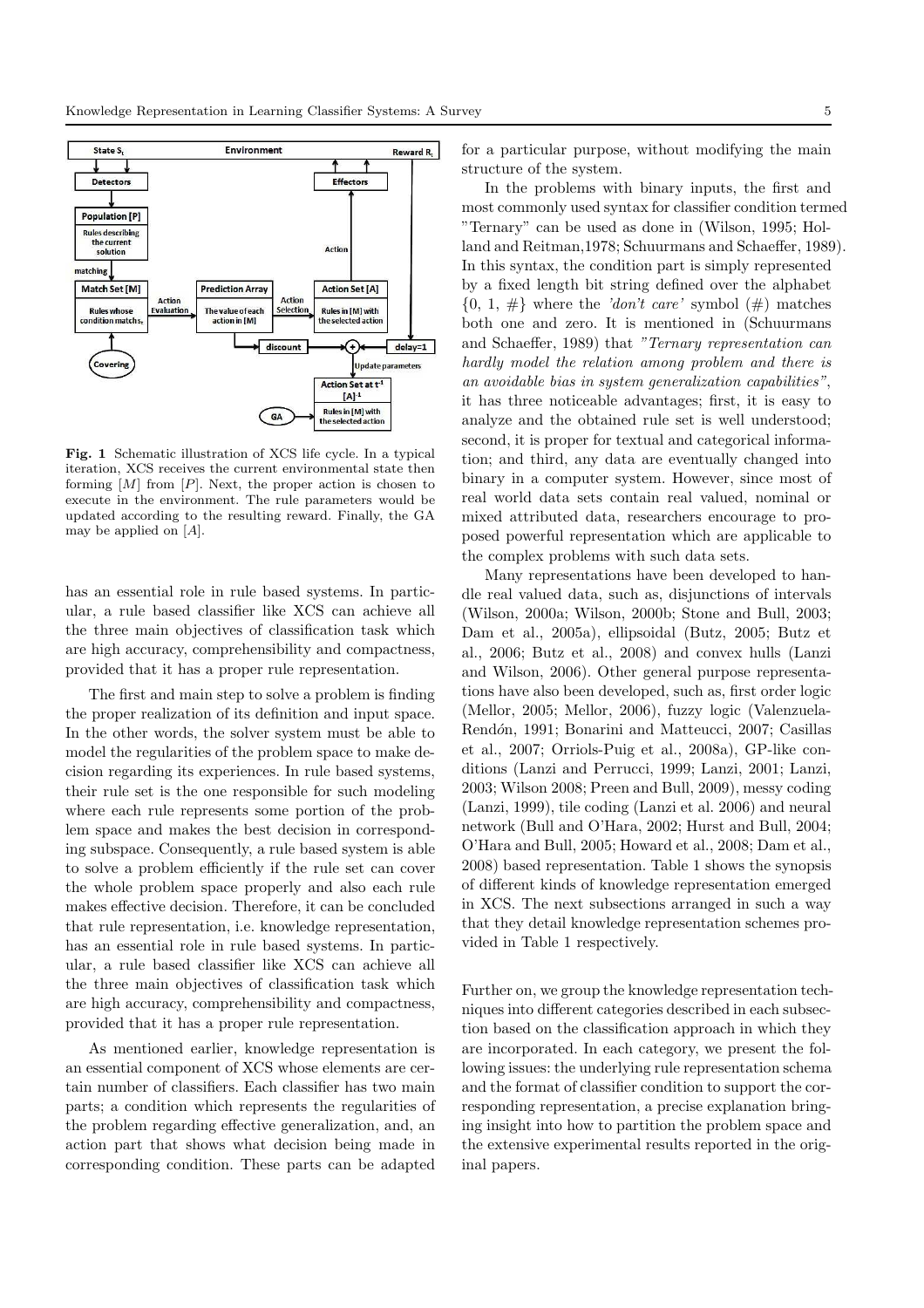| Rule Representation                        |                                                                                                                                                         | System                                                                                                 | Introduced in                                                                                                                                                        | Used in                                                                                                                                                                                                                                                                                                                                                            |
|--------------------------------------------|---------------------------------------------------------------------------------------------------------------------------------------------------------|--------------------------------------------------------------------------------------------------------|----------------------------------------------------------------------------------------------------------------------------------------------------------------------|--------------------------------------------------------------------------------------------------------------------------------------------------------------------------------------------------------------------------------------------------------------------------------------------------------------------------------------------------------------------|
| Interval Based<br>Representation           | Center Spread Representation<br>Lower-Upper Bound Representation<br>Unordered-Bound Representation<br>Min-Percentage Representation                     | <b>XCSR</b><br><b>XCSI</b>                                                                             | Wilson, 2000a<br>Wilson, 2000b<br>Stone and Bull, 2003<br>Dam et al., 2005                                                                                           | Wilson, 2000a;<br>Wilson, 2001b;<br>Wilson, 2001;<br>Bernadó-Mansilla et al., 2001;<br>Wilson, 2002;<br>Hurst and Bull, 2004;<br>Gao et al., 2005;<br>Dam et al., 2005b;<br>Hamzeh and Rahmani, 2005;<br>Gao et al., 2006;<br>Gao et al., 2007;<br>Hamzeh and Rahmani, 2007;<br>Gao et al., 2007;<br>Llorá et al., $2007$ ;<br>Lanzi and Loiacono, 2007            |
| Ellipsoidal Based<br>Representation        | Hyper sphere Representation<br>Hyper ellipsoidal<br>General hyper ellipsoidal                                                                           |                                                                                                        | Butz, 2005<br>Butz, 2005<br>Butz, 2005                                                                                                                               | Butz et al., 2005;<br>Butz et al., 2006;<br>Wilson, 2001; Butz et al., 2008                                                                                                                                                                                                                                                                                        |
| Convex Hull Based<br>Representation        |                                                                                                                                                         |                                                                                                        | Lanzi and Wilson, 2006                                                                                                                                               | Lanzi and Wilson, 2006;                                                                                                                                                                                                                                                                                                                                            |
| <b>Fuzzy Logic Based</b><br>Representation |                                                                                                                                                         | <b>Fuzzy LCS</b><br><b>ELF</b><br><b>LFCS</b><br><b>LFCS</b><br><b>FIXCS</b><br>Fuzzy-XCS<br>Fuzzy-UCS | Valenzuela-Rendón, 1991<br>Bonarini, 1993<br>Bonarini, 2000;<br>Bonarini et al., 2000<br>Bonarini and Matteucci, 2007<br>Casillas et al., 2004<br>Orriols-Puig, 2007 | Valenzuela-Rendón, 1991<br>Bonarini, 1993;<br>Bonarini, 1994;<br>Bonarini, 1998;<br>Walter and Mohan, 2000;<br>Bonarini, 2000;<br>Bonarini et al., 2000;<br>Casillas et al., 2004;<br>Casillas et al., 2005;<br>Casillas et al., 2007;<br>Orriols-Puig et al., 2007;<br>Bonarini and Matteucci, 2007;<br>Orriols-Puig et al., 2008a;<br>Orriols-Puig et al., 2008b |
| First Order Logic Based<br>Representation  |                                                                                                                                                         | <b>FOXCS</b>                                                                                           | Mellor, 2005                                                                                                                                                         | Mellor, 2005;<br>Mellor, 2006;<br>Mellor, 2008;                                                                                                                                                                                                                                                                                                                    |
| Messy Code<br>Representation               |                                                                                                                                                         | XCSm                                                                                                   | Lanzi, 1999                                                                                                                                                          | Lanzi, 1999;                                                                                                                                                                                                                                                                                                                                                       |
| GP-like<br>Representation                  | S-expression<br><b>Stack Based Representation</b><br>$(PRN)$ expression)<br><b>GEP</b><br>Dynamical Genetic Programming<br>(graph based representation) | XCSL<br>XCSF-GEP<br>DGP-XCS                                                                            | Lanzi and Perrucci, 1999<br>Lanzi, 2003<br>Wilson 2008<br>Preen and Bull, 2009                                                                                       | Lanzi and Perrucci, 1999;<br>Lanzi, $2001a$ ;<br>Lanzi, $2001b$ ;<br>Lanzi, 2003;;<br>Unold, 2005<br>Unold and Cielecki, 2005;<br>Unold, 2007;<br>Cielecki and Unold, 2007;<br>Wilson, 2008;<br>Preen and Bull, 2009                                                                                                                                               |
| Neural Networks Based<br>Representation    | Neural Network<br>Fuzzy-Neural Network                                                                                                                  | X-NCS<br>$_{\rm NCS}$<br><b>NLCS</b><br><b>XCSFNN</b><br>X-NFCS                                        | Bull and O'Hara, 2002<br>Hurst and Bull, 2004<br>Dam et al., 2008<br>Loiacono and Lanzi, 2006<br>Bull and O'Hara, 2002                                               | Bull and O'Hara, 2002;<br>Hurst and Bull, 2004;<br>O'Hara and Bull, 2005;<br>Loiacono and Lanzi, 2006;<br>Dam et al., 2008                                                                                                                                                                                                                                         |
| Tile Coding Based<br>Representation        |                                                                                                                                                         | XCSF-RTC                                                                                               | Lanzi et al., 2006                                                                                                                                                   | Lanzi et al., 2006;                                                                                                                                                                                                                                                                                                                                                |

Table 1 A summary of different rule representation methods developed for XCS and some of their features, such as; LCS algorithms/platforms, the year of proposing corresponding representation, and what articles have used such representation.

#### 3.1 Interval Based Representation

The traditional ternary representation has been substituted with interval-based representation to manage continuous-valued inputs. It has been shown that this modified XCS can be effectively applied to real-valued problems (Bernadó-Mansilla et al., 2001; Wilson, 2000b; Wyatt, 2004; Bull et al., 2008). In the interval-based representation condition part of each classifier is de-

termined using intervals defined over each dimension. To define these intervals, four representation techniques have been introduced as follows:

Center Spread Representation (CSR): In (Wilson, 2000a), Wilson modified XCS and introduced CSR to handle real-valued inputs. In CSR, for the solution space of range  $[p_{min}, q_{max})$ , an interval predicate  $[p_i, q_i]_p$ is represented as a tuple  $(c_i, s_i)$ <sub>g</sub> where  $c_i$  indicates the center of the interval and  $s_i$  is a radius around  $c_i$ .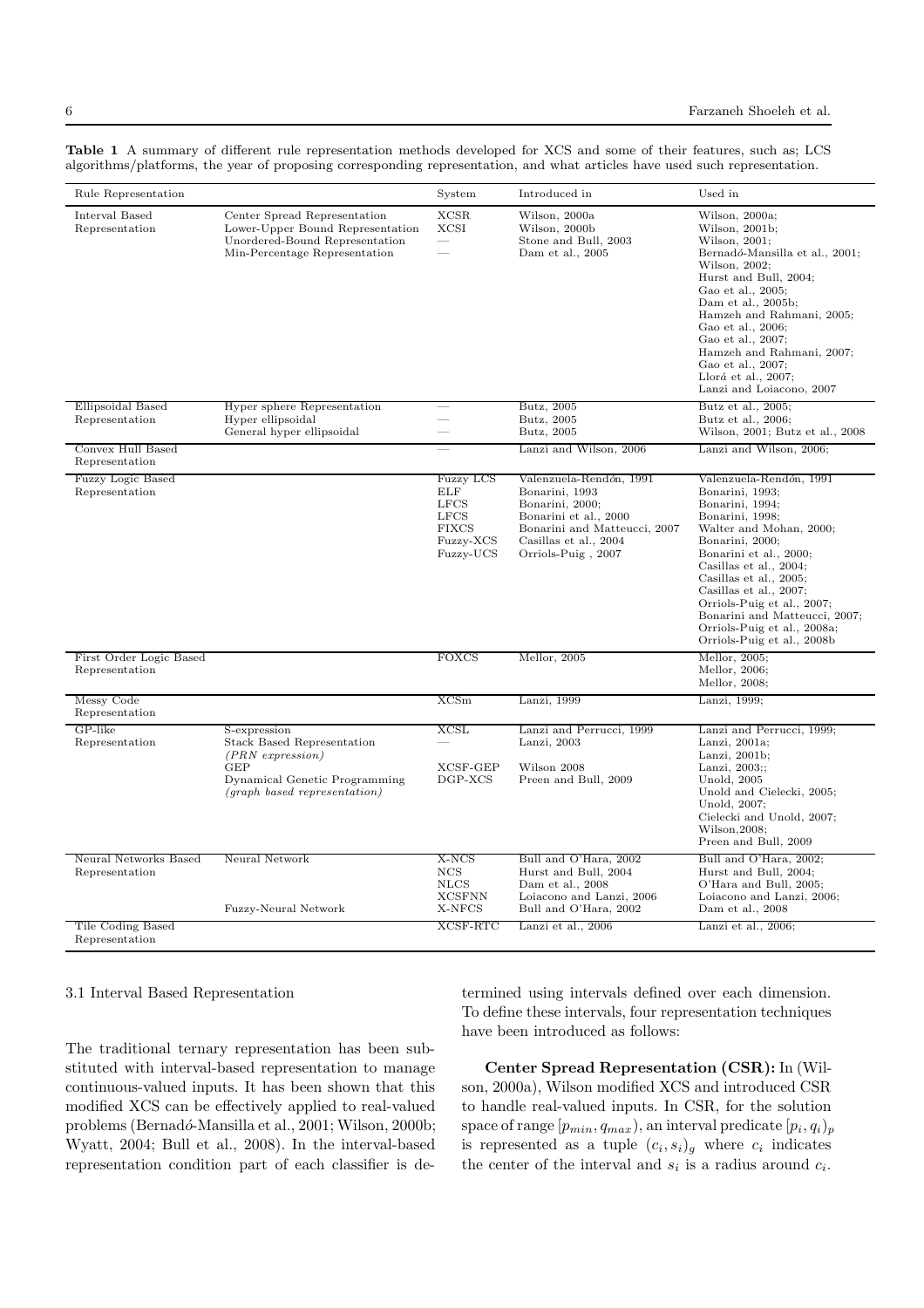Both  $c_i$  and  $s_i$  are real valued numbers. So, a classifier matches input x if and only if  $c_i - s_i < x_i < c_i + s_i$  for all dimension of x.

Stone and Bull (Stone and Bull, 2003) analyzed the behavior of classifiers with this representation in XCS. They argued that using CSR causes the incomplete and many to one genotype to phenotype mapping. As an example, the possible values of i'th dimension vary between  $[0,10)$ , the interval  $[7,10)$  in phenotype space can be mapped by  $(9,2), (8.5,1.5), (10,3),$  and many more.

Once nonlinear genotype to phenotype mapping has performed and mutation and crossover operators have applied, a truncation operator must be applied to classifiers to keep them in range. This operator introduces a bias in the distribution of intervals phonotype. Through this bias, the frequencies of  $[p_{min}, q_i)_p$  and  $[p_i, q_{max})_p$ intervals increase as  $q_i$  increases or  $p_i$  decreases, respectively. Therefore, the  $[p_{min}, q_{max}]_p$  interval would have much greater chance to be appeared in classifier conditions.

Lower-Upper Bound Representation or Min-Max Representation (MMR): Wilson lately proposed another representation named MMR (Wilson, 2000b) for integer-valued inputs. It can also be used for real-valued inputs (Wilson, 2002). Here, an interval predicate  $[p_i, q_i]_p$  is encoded as a tuple  $[l_i, u_i]_g$  where  $l_i = p_i$  and  $u_i = q_i$ . In real valued problems  $l_i, u_i \in R$ and in integer-valued problems  $l_i, u_i \in Z$ . A classifier matches input x if and only if  $l_i < x_i < u_i$  for all dimension of  $x$ .

Stone and Bull (Stone and Bull, 2003) stated that this representation has complete and one to one genotype to phenotype mapping. Furthermore, this method overcomes the bias generated by truncation in CSR. In comparison with CSR, in MMR, the frequency of intervals of the form  $[p_{min}, q_i)_p$  and  $[p_i, q_{max})_p$  is constant for all  $p_i$  and  $q_i$  and  $[p_{min}, q_{max}]_p$  interval has same frequency as that of any other interval. But, another issue arises; the tuples have an ordering restriction  $(l_i < u_i)$ and genetic operators might produce infeasible intervals.

Unordered-Bound Representation (UBR): In order to overcome the ordering issue of the previous method, Stone and Bull (Stone and Bull, 2003) proposed a new approach named unordered-bound representation (UBR) which is similar to MMR without ordering restriction. Thus, an interval predicate  $(p_i, q_i)_p$ can be defined in the form of  $[l_i, u_i)_g$  or  $[l_i, u_i)_g$  where  $l_i \neq u_i$  and  $l_i = p_i$  and  $u_i = q_i$ . In other words, the genotype to phenotype mapping is normally complete and two to one except where  $q_i = p_i$  which is one to one. The mutation operator provides strong specialization pressure with UBR, unlike MMR and CSR, where

the mutation operator yields a low level of specialization pressure.

Although UBR is able to obviate the problems of previous approaches, it raises new issues. The semantic of the genotypes is not permanent; that is, the gene presenting lower bound of interval in one generation may present the upper bound in the next generation. This issue is inconsistent with building block hypothesis which is the keystone in the architecture of GA and is known as one of the important necessities to run it (Goldberg, 1989).

Min-Percentage Representation (MPR): In (Dam et al., 2005a), Dam et al. purposed to overcome the problem of UBR by presenting new approach named Min-Percentage Representation which maintains the semantic of the genotype all over evolutionary run. In MPR, an interval predicate  $(p_i, q_i)_p$  can be encoded as a tuple  $[m_i, per_i]_g$  where  $m_i = p_i$  and  $per_i = \frac{q_i - p_i}{p_{max} - p_i}$ . So a classifier matches input x if and only if  $m_i < x_i <$  $m_i + per_i * (p_{max} - m_i)$  for all dimension of x.

In (Dam et al., 2005a), MRP and UBR were compared in 6-Real-Multiplexer and Checkerboard problems. Results indicated that the two techniques have equivalent performance and similar behavior in both problems. But, MRP is unlikely to change the semantic of the genotypes.



Fig. 2 An example of interval based classifier in an arbitrary problem space. a) Visualization of the covered area by interval based classifier. b) The genotype of the classifier presented in (a) with four different types of interval based representation. The white cells identify the condition part and the gray cell identifies the action part of the corresponding classifier.

As illustrated in Figure 2, XCS with interval based representation uses hyper rectangles to partition the problem space. In (Butz et al., 2006) Butz showed, that the interval based condition makes difficulties to solve problems with oblique decision boundaries. He also showed that the learning takes longer time and the compactness of the model is not efficient when dealing with oblique boundaries. For example, XCSF (Wilson, 2002), one of the successful extensions of XCS, needs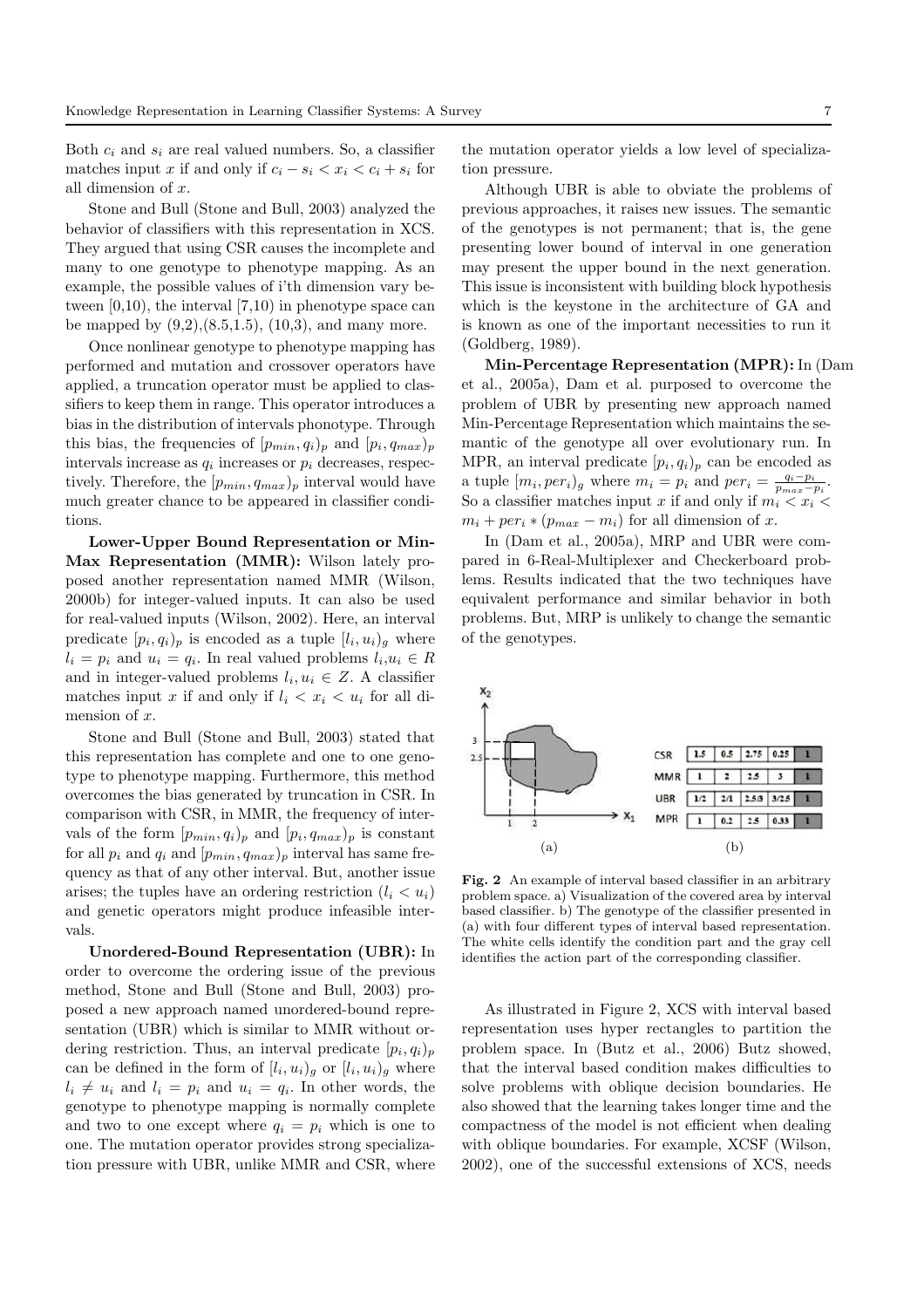an enormous number of classifiers with hyper rectangle conditions to accurately approximate a nonlinear surface such as a circle. Interval based representation is well-suited in modeling axis-parallel boundaries, but in dealing with oblique boundaries, it is more advantageous to use a representation which partitions the problem space into complex regions.

#### 3.2 Ellipsoidal Based Representation

In (Butz, 2005), Butz suggested a new structure of classifier condition, based on defining hyper sphere and hyper ellipsoid shapes. There, three structures were proposed; first, the condition part of the classifiers represents a hyper sphere in the problem space. As hyper sphere has common radius in all dimensions, the condition part consists of a center and a deviation, that is,  $C = {\overrightarrow{m}, \sigma} = {m_1, m_2, ..., m_n, \sigma}$ . Second, the condition part represents an axis-parallel hyper ellipsoid which has different deviation in each dimension, that is,  $C = {\overrightarrow{m}, \overrightarrow{\sigma}} = {m_1, m_2, ..., m_n, \sigma_1, \sigma_2, ..., \sigma_n}.$  Third, the condition part is redefined to present a general hyper ellipsoidal structure which is axis-independent unlike the previous one. So, it is defined by a center point in addition to elements of matrix  $\Sigma$  named transformation matrix which indicates fully Mahalanobis distance metric of a hyper ellipsoid. This matrix shows stretch and rotation of the represented hyper ellipsoid. The condition part of a classifier is defined as follows:  $C =$  ${\{\overrightarrow{m}, \Sigma\}} = {m_1, m_2, ..., m_n, \sigma_{1,1}, \sigma_{1,2}, ..., \sigma_{(n,n-1)}, \sigma_{(n,n)}}$ where  $\vec{m}$  shows the center of represented hyper ellipsoid and  $\Sigma$  shows the transformation matrix of the condition. This structure is a general form of the first and second ones; hyper sphere is a hyper ellipsoid where the diagonal entries of  $\Sigma$  are initialized with common value and all other entries are set to zero, and axisparallel hyper ellipsoid has a diagonal matrix as  $\Sigma$ . In the general form, angular orientation and stretch of the represented hyper ellipsoid are implicitly encoded in  $\Sigma$ . Due to the redundancy of this encoding; the mutation and crossover operators may not act beneficially (Butz et al., 2008). This would decrease the reproductive opportunities of the successful classifiers and lead the evolutionary progress to slow down. To solve this problem, Butz et al. (Butz et al., 2006; Butz et al., 2008) investigated another condition representation which is able to explicitly codify the rotation of the desired hyper ellipsoid in its structure. So, the condition part of each classifier is expressed by three vectors,  $C = {\overrightarrow{m}, \overrightarrow{\sigma}, \overrightarrow{\gamma}}$ ; a vector  $\vec{m}$  that indicates the center point, a vector  $\overrightarrow{\sigma} = (\sigma_1, \sigma_2, ..., \sigma_n)^T$  which represent the stretch, and a vector  $\overrightarrow{\gamma}$  with size of  $\binom{n}{2}$  to point out the orientation angles of the corresponding hyper ellipsoid. Figure

3 highlights how a classifier with mentioned representations can cover a partition of the input space.



Fig. 3 An example of the ellipsoidal based classifier in an arbitrary problem space. a) Visualization of the covered area by a hyper spherical classifier and its genotype. b) Visualization of the covered area by an axis-parallel hyper ellipsoidal classifier and its genotype. c) Visualization of the covered area by a general hyper ellipsoidal classifier and its genotypes in two cases; in the upper one, matrix  $\Sigma$  is used to identify the rotation of the represented ellipsoid and in underneath case, the orientation angle is presented. The white cells identify the condition part and the gray cell identifies the action part of the corresponding classifier.

In all these structures, activation of each classifier in forming  $[M]$  is determined by a Gaussian kernel function, applied to the distance between the current input and the center point. So, to find whether a classifier can match the current input  $x$  or not, at first, the activation of the classifier cl.ac is computed using Formula 1, 2 or 3 according to its structure. Then, the current input will be matched with a classifier if the activation of such classifier is greater than a threshold  $\theta_m$ . Formula 1, 2 or 3 are used when the condition of the classifier represents a hyper sphere  $(C = {\overrightarrow{m}, \sigma} )$ , and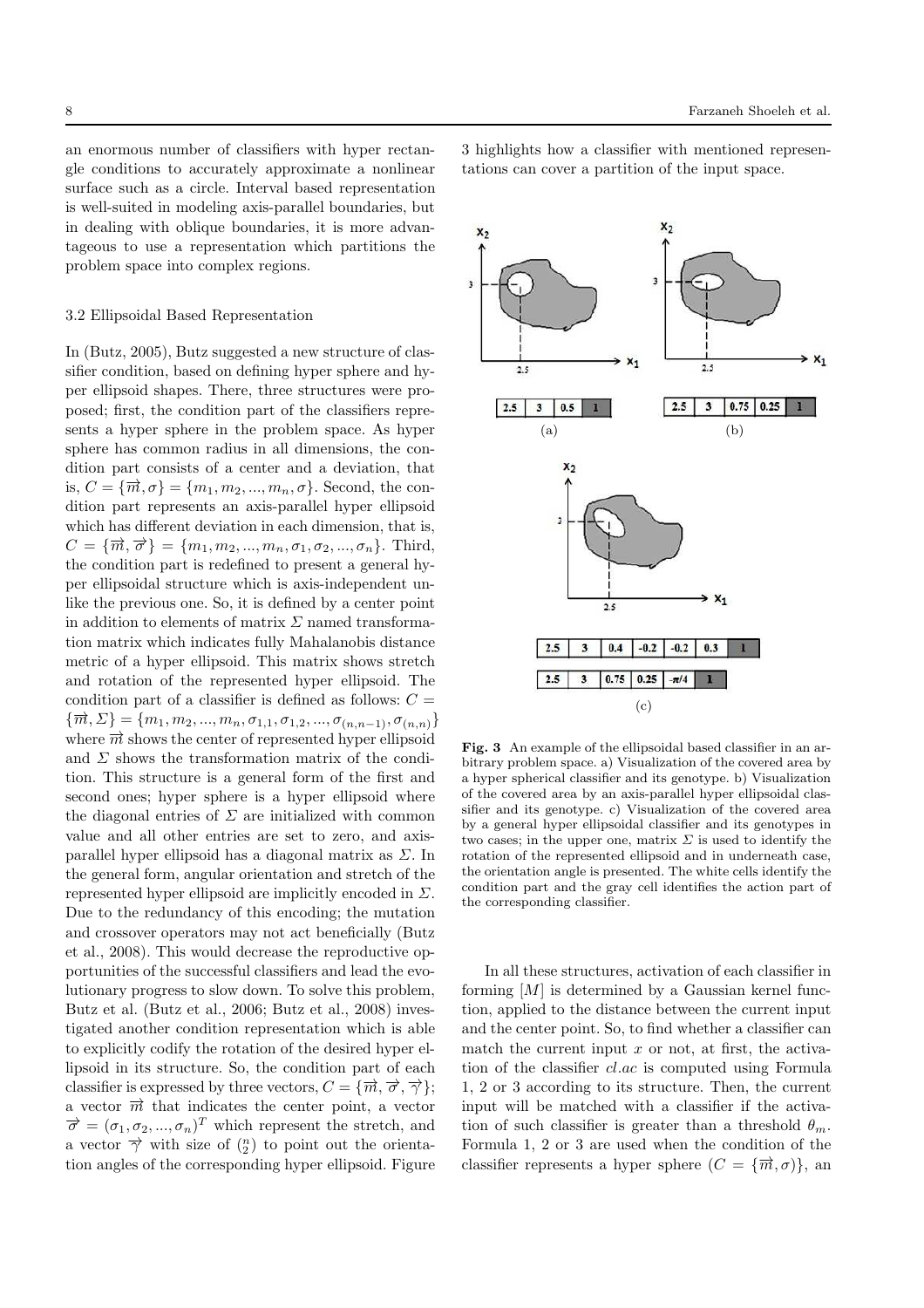axis-parallel hyper ellipsoid  $(C = {\overrightarrow{m}, \overrightarrow{\sigma}})$ , or a general hyper ellipsoid  $(C = {\overrightarrow{m}, \Sigma} )$  respectively.

$$
cl.ac = exp(-\frac{\|x - m\|^2}{(2\sigma^2)}).
$$
 (1)

$$
cl.ac = exp(-\sum_{i} i = 1)^{n} \frac{(x_i - m_i)^2}{(2\sigma^2)}).
$$
 (2)

$$
cl.ac = exp(-\frac{(\overrightarrow{x} - \overrightarrow{m})^T \Sigma^T \Sigma(\overrightarrow{x} - \overrightarrow{m})}{2}).
$$
\n(3)

Promising results of these condition representation approaches reported in (Butz, 2005; Butz et al., 2006; Butz et al., 2008) showed an improvement in performance of XCS (or XCSF) in continues space problems. Especially, it is more profitable to use a more general condition structure while the dimensional dependencies of the problem are unknown. Although these representations can appropriately model oblique boundaries, but it must be noted that it might be not well-suited where decision boundaries of problem are axis-parallel for which case interval based representation can be applied effectively.

#### 3.3 Convex Hull Based Representation

Another approach that can be utilized to represent the condition of a classifier in the real-valued problems is using the convex hull concept as proposed in (Lanzi and Wilson, 2006). In this approach, condition part of each classifier comprises a set of points in the problem space that identifies a convex hull. In other words, each classifier depicts a convex region of the problem space and matches all problem instances which lie inside this region, as shown in Figure 4. As all the other geometric shapes can be approximated through a convex hull with sufficient number of points, the convex hull based representation is a general form of both previous representations. Besides, the convex hull representation has a fine ability to identify more complex regions due to its asymmetric shape.

Condition part of the classifiers can represent a convex hull in two manners; first, using a set of points. Second, each classifier can define a convex hull directly by presenting angles and radius of the convex hull in its condition part, instead of using a set of points. In both cases, number of convex hull vertices can be fixed or variable. In (Lanzi and Wilson, 2006), the authors discussed the influence of variable sized conditions and concluded that ' represent arbitrarily complex convex regions but increase the complexity of the genetic search and also introduce the bloating phenomena that are typical with variable size representations '.



Fig. 4 An example of a convex hull based classifier in an arbitrary problem space. a) Visualization of the covered area by a convex hull based classifier. b) The genotype of a classifier presented in (a) which defines the points to represent the desired convex hull. The white cells identify the condition part and the gray cell identifies the action part of the corresponding classifier.

In (Lanzi and Wilson, 2006), the performance of XCSF based on convex hull representation was compared to the XCSF with interval-based representation. Results showed the fast convergence of system when the problem space is partitioned by convex regions. Also it was shown that XCSF with variable sized condition converges faster than a version of XCSF where condition part of classifiers consists of 10 or 15 points, but compared to 3 and 5 points, it converges slower.

#### 3.4 Fuzzy Logic Based Representation

In the rule based classifier systems, the comprehensibility and interpretability are two must considerable features (Hayes-Roth, 1985). Besides, fuzzy logic is one of the best known mechanisms providing such properties. There are number of approaches to use fuzzy logic and fuzzy set theory (Zadeh, 1965; Zadeh, 1973) as a technique for representing rules in Michigan-style LCSs, such as (Valenzuela-Rendón, 1991; Bonarini and Matteucci, 2007; Casillas et al., 2007; Orriols-Puig et al., 2008a). The main goal behind such efforts is combining the generalization capabilities of LCS with the fine interpretability of fuzzy rules to achieve an online learning system with more accurate, general and well understandable rule set. In the following, first, we briefly describe important works in this area. Second, a comprehensive description of notable approaches which try to embed fuzzy logic in knowledge representation component of LCS is provided.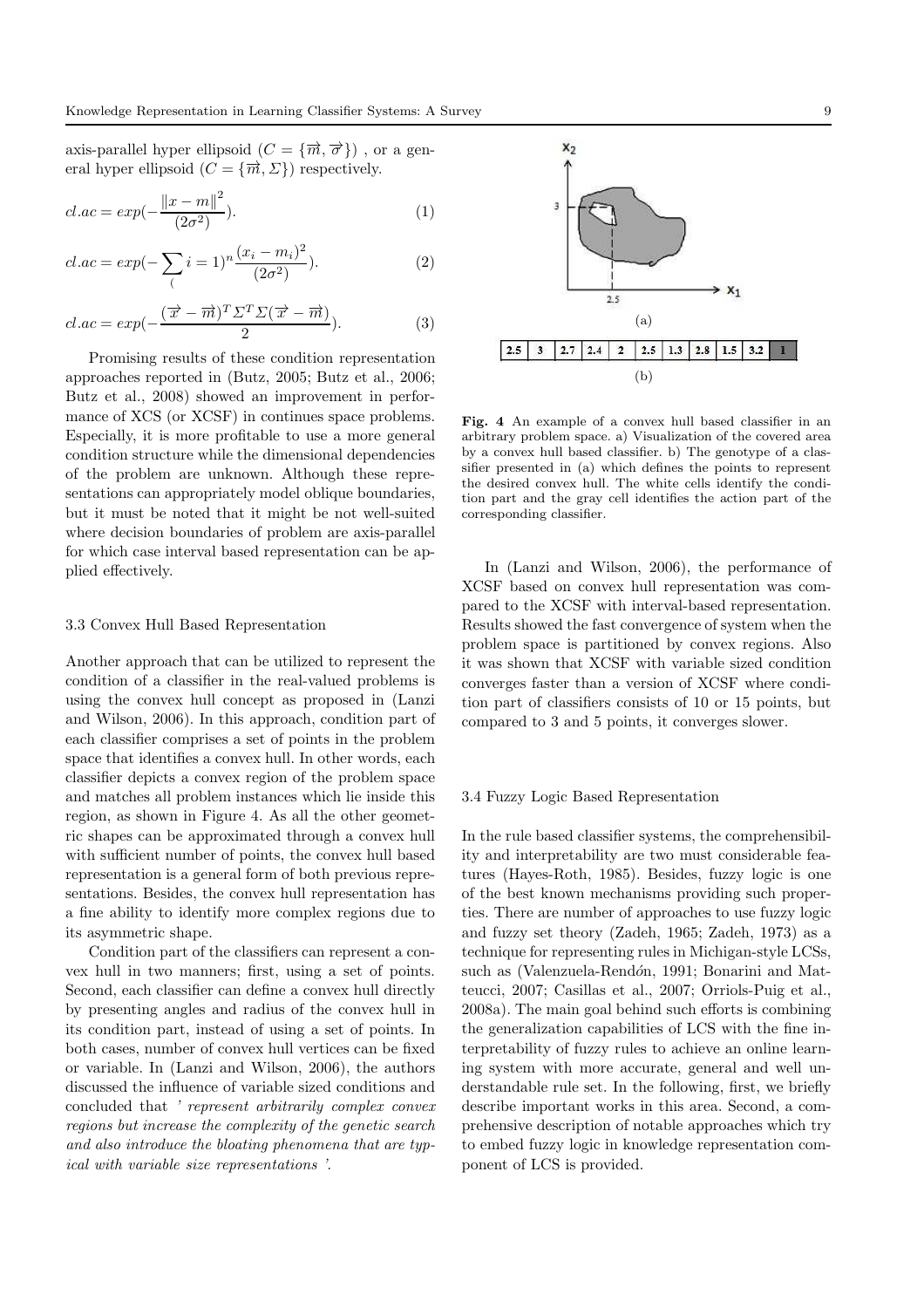Early attempts to integrate fuzzy logic and learning classifier systems were proposed in (Valenzuela-Rendón, 1991; Nomura et al., 1998; Parodi and Bonelli, 1993). Valenzuela-Rendón in (Valenzuela-Rendón, 1991) introduced the first proposal of Learning Fuzzy-Classifier Systems (LFCSs), which is a Michigan style LCS and consists of fixed-size fuzzy-rule set and a fuzzy message list. Afterwards, several researchers have used the idea of fuzzy logic or fuzzy set theory into LCS to have an online fuzzy rule based system which can be used in many tasks (Nomura et al., 1998; Parodi and Bonelli, 1993; Furuhashi et al., 1994; Nakaoka et al., 1994; Velasco, 1998; Ishibuchi et al., 1999). Many of proposed systems were applied to the reinforcement learning and control tasks. As the initial LFCS framework was not completely coincident with reinforcement learning architecture, Nomura et al. (Nomura et al., 1998) improved the LFCS structure to be a true reinforcement learning technique. In (Parodi and Bonelli, 1993), Parodi and Bonelli defined an LFCS which can automatically learn the fuzzy relations, membership function and weights. Velasco (Velasco, 1998) designed a new extension of LFCS especially designed for fuzzy process controls and Ishibuchi et al. (Ishibuchi et al., 1999) proposed an LFCS for pattern classification.

The research on this topic had been continued by the works of Bonarini (Bonarini et al., 2000; Bonarini, 1998; Bonarini, 2000; Bonarini and Matteucci, 2007). He addressed the classic "Competition versus Cooperation" problem in genetic fuzzy systems, (Bonarini, 1996; Bonarini and Trianni, 2001). He proposed a Michigan style LCS named ELF where the rule set is divided into subpopulations. To produce the correct action, the classifiers of these subpopulations cooperated whilst the classifiers in each subpopulation competed with each other. The behavior of ELF in overcoming some of issues of strength-based LCSs was verified by applying it to several reinforcement learning problems such as the coordination of autonomous agents. In (Bonarini, 2000; Bonarini et al., 2007), a general framework of learning classifier systems were introduced and later this framework was extended particularly for XCS called FIXCS in (Bonarini and Matteucci, 2007). In (Bonarini, 2000), the different components of this framework have been analyzed to be consistent with fuzzy models. In addition, some features are introduced for the sake of classifying LFCS proposals presented in the literature.

Recently, in (Casillas et al., 2004; Casillas et al., 2007) Casillas et al. also used fuzzy logic in knowledge representation component of XCS to express rules in fuzzy format. There, the theoretical issues of applying fuzzy model in accuracy based learning classifier systems have been investigated. The proposed approach was named Fuzzy-XCS which is the first successful accuracy based fuzzy rule based system with generalization ability. Soon after, the Orriols-Puig proposal (Orriols-Puig et al., 2008a; Orriols-Puig et al., 2008b), named Fuzzy-UCS, extended this approach to be applied in supervised learning classifier system, i.e. UCS which is a derivation of XCS introduced in 2003 (Bernadó-Mansilla and Garrell, 2003) for classification task in data mining. In following, a comprehensive description of well known fuzzy representation which is successfully used in LCS realms to produce accuracy based fuzzy rule based system such as Fuzzy-XCS and Fuzzy-UCS.

The main idea of using fuzzy logic in XCS as the knowledge representation tool is to represent the labels associated to fuzzy sets in the rule's structures and offer LCS a mechanism to evolve them. This mechanism must be consistent with fuzzy rules and it must also be able to learn a rule set in order to implement an input to output mapping where both input and output can be either real valued or nominal. In common manner, the rule set consists of fuzzy rules which are defined in disjunctive normal form (DNF) with the following structure:

## IF  $X_1$  is  $_1$  and  $...$  and  $X_n$  is  $_n$  THEN Y is B. (4)

Where each input variable  $X_i$  is described through a set of linguistic terms,  $_i = \{A_{i1}V...VA_{il}\},$  represented by a disjunction (T-conorm operator) of  $l$  linguistic terms. Meanwhile, each output variable is represented by a usual linguistic variable. For example, in (Casillas et al., 2007) to use this representation in classifiers of Fuzzy-XCS, a binary coding schema for the condition part and an integer coding schema for the action part were proposed. The number of bits considered in the condition part is equal to the total number of defined linguistic terms for all dimensions. For example, consider a problem with two dimensions where five linguistic terms are defined for both the first and second dimensions. So, the condition part of each classifier should have ten bits to codify these linguistic terms. The value of each bit indicates the appearance of the corresponding linguistic term. For each output variable, there is a gene in action part which denotes the index of utilized linguistic term. Below, there is an example to show how a rule can be codified by this representation:

#### Terms for each input/output variable:

vS [very small], S [small], M [medium], L [large], vL [very large]

## Fuzzy rule:

IF  $X_1$  is  $\{M,L\}$  and  $X_2$  is S THEN  $Y_1$  is M and  $Y_2$  is L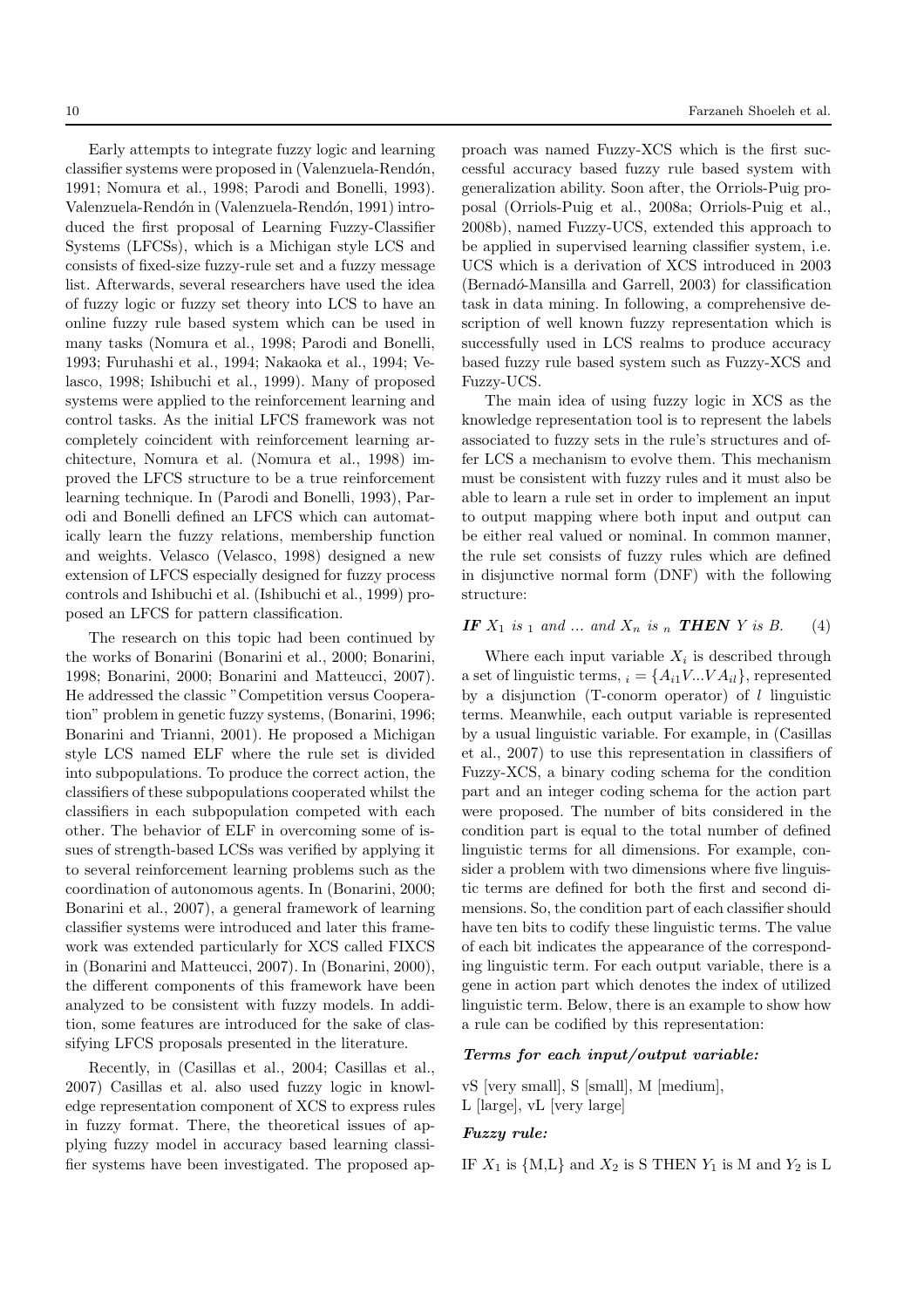## Representation:

#### $[ 0011001000 || 23 ]$

Figure 5 shows what portion of input space can be covered by a fuzzy classifier. As it is shown, each dimension is partitioned according to its defining linguistic terms and the covering region is denoted by a dashed rectangle.



Fig. 5 An example of a fuzzy classifier in an arbitrary problem space. a) Visualization of the covered area by fuzzy classifier. b) The phenotype and genotype of classifier presented in (a). The white cells identify the condition part and the gray cells identify the action part of the corresponding classifier

Rules with fuzzy structure entail several features making it useful as claimed in (Casillas et al., 2007):

- It offers an approach to handle mixed attribute.
- It can handle missing values due to the natural capability of fuzzy logic in supporting the absence of some input variables.
- This structure leads to have more compact description and the evolved rule set consists of fuzzy rules with different generalization degrees.
- It is robust to noisy input.
- It can produce the output classes with a certainty factor in classification problems.

Promising results are obtained by evaluating the system on some function approximation problems and a realistic robot simulation online learning and supervised learning problems. Results show that it can increase the compactness of evolved rule set which is accurate, general and co-adapted However, using fixed and predefined fuzzy sets cause a limited number of possible rules. So, they are not flexible enough to fit the data very well. In order to overcome this issue, system must have an ability to modify the predefined fuzzy sets. In (Marin-Blázquez et al., 2007; Marin-Blázquez and Shen, 2008; Marin-Blázquez and Martnez Prez, 2008), linguistic hedges are employed to produce a new fuzzy set by modifying the original fuzzy set in interpretable manner where the original fuzzy set remains unaltered. By using linguistic hedges, the model has more freedom in domain knowledge representation and extraction. The research has demonstrated that better granularity of linguistic fuzzy modeling are achieved by using linguistic hedges as a technique to modify fuzzy sets and the inclusion of hedges causes improvement in the accuracy of the resulting system.

### 3.5 First Order Logic Based Representation

Mellor proposal in (Mellor, 2005; Mellor, 2006) extended XCS to a new model named FOXCS where rules are represented based on the first-order logic. First-order logic is useful to improve the expressive power of XCS due to its ability to present the complex relationships among attributes of a task domain. The modified classifiers are in form of Horn clauses which consist of three parts; an action part, a condition part and a background part, that is  $action \leftarrow condition, Background$ . Condition part consists of a number of variables. Here, variables have a generalization role in XCS similar to the  $\#$  symbol in the ternary representation. However, variables can also be placed in action part. But, as a classifier should be defined in Horn clause form, its action part must consist of just one variable, i.e. atom. The background part can be empty.

The main advantages of using the first order logic are; 1) it is facilitated to represent relational concepts which relate variables of action part to those of condition, like  $(A \leftarrow ABB)$  where A and B are variables of given problem. Obviously, the variable A which takes place in action part can also appear in condition part. To illustrate this property, there is an example for a Blocks World tasks in Figure 6. 2) Another advantage is that rules can contain background knowledge which is a feature of many inductive logic programming (ILP) and rational reinforcement learning (RRL) systems, and can be helpful to solve these tasks effectively. 3) Mellor [Mellor, 2008] claimed that FOXCS as a RRL system is general, model free and "tabula rasa" system. It is general due to no restriction in problem framework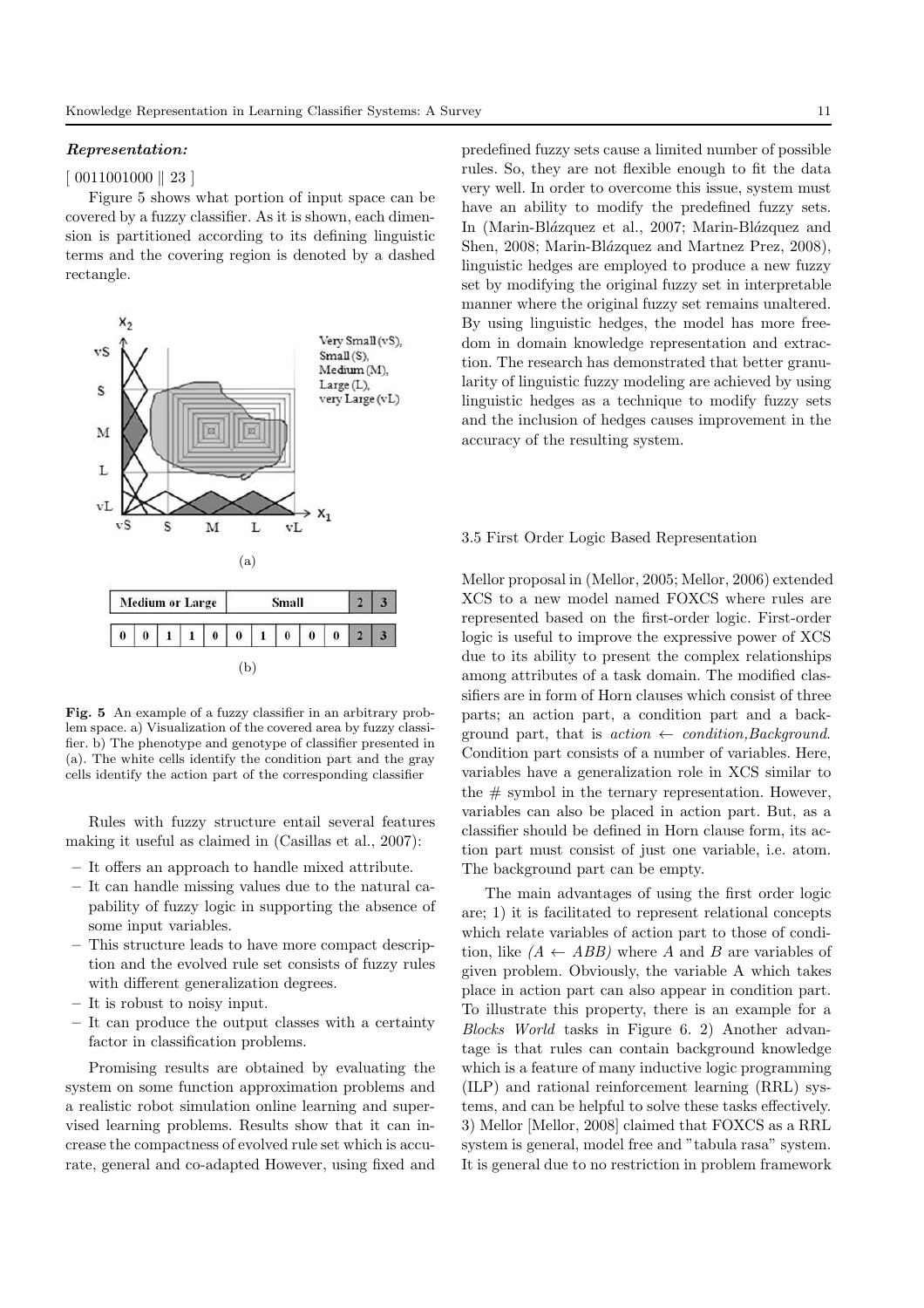and "tabula rasa"[1](#page-11-0) because the initial policy can be left unspecified. The Results reported in (Mellor, 2005; Mel-



(a)

 $move(A,B) \leftarrow clear(A), clear(B), on Floor(C), on Floor(B), on(A,C)$ 

(b)

Fig. 6 An example of a first order logic based classifier in a Blocks World problem. a) Current situation of problem environment. b) A classifier based on first order logic, which can match the current situation. A,  $B$  and  $C$  are problem variables and  $clear(X)$ , on  $Floor(X)$ , on  $(X, Y)$ , and move $(X, Y)$ are functions. This classifier will match current situation if the  $A, B$  and  $C$  variables are assigned to "red", "blue", and "green" values.

lor, 2006; Mellor, 2008) show that the extended XCS can reach near optimal solution in the Poker and Blocks World problems which are not solvable by traditional XCS. Experimental results demonstrated that FOXCS can learn the optimal or near optimal policies where accuracy is comparable to the accuracy of many ILP algorithms in solving standard RRL tasks.

## 3.6 Messy Code Representation

In (Lanzi, 1999), Lanzi introduced the messy version of XCS classifier system named XCSm in which the condition part of each classifier is defined by messy coding. The messy representation was firstly introduced by Goldberg in Messy Genetic Algorithm (Goldberg et al., 1989). In this representation, each gene is defined by a pair: (Gene Number, Allele Value). As it is not necessary to have an allele for each possible gene in a chromosome, messy chromosome can be underspecified. In XCSm, a variable sized set of messy genes composes the classifier condition in which Gene Number presents the tested sensor and Allele Value is a fixed length bit string that specifies the sensed input. For example, consider a maze environment with eight sensors. The food, obstacle and empty cells are codified as "11","10", and

"00" alternatively. Any input state with a goal or obstacle in its south position is matched by a messy gene like  $(S, "1#")$ . Figure 7 shows an example of such classifier in Maze7 problem introduced in (Lanzi, 1998). As shown in Figure  $7(a)$ , the corresponding classifier can cover states marked by star in their center. With comparison to Ternary representation, the main advantageous of this representation is the independency of this representation's bits from the position of input sensors bits. Experimental results in (Lanzi, 1999) showed that



Fig. 7 An example of a messy code based classifier in Maze7 (Lanzi, 1998) problem space. a) Visualization of the problem space. b) an arbitrary classifier. The matched states of environment states are marked in part (a) by a star in their center.

XCSm cannot reach the optimal solution. By analyzing the final population of classifiers, it is found that most of the evolved classifiers are over-general one. In order to cope with under-specification and over-specification of classifier condition, Lanzi developed XCSm by using high covering probability, extending mutation operator. He also suggested a new matching operator in which a condition matches current input if all its messy genes can match this input. As experiments notified, this new enhanced XCSm can learn an optimal solution.

## 3.7 GP-like Representation

The representation methods which represent a tree form as GP (Koza, 199[2](#page-11-1)), an expression as  $BNF<sup>2</sup>$  grammar (Chomsky, 1956), and the other similar structures are known as GP-like representation. Firstly, using this representation in XCS was exploited by Lanzi in (Lanzi and Perrucci, 1999; Lanzi, 2001a). There, a system named XCSL was proposed that the condition parts of its classifiers have a general purpose representation, namely lisp s-expressions. The conditions were defined by the BNF grammar as shown in Figure 8. The non-terminal symbol <expression>in BNF form must be defined in

<span id="page-11-0"></span><sup>1</sup> Tabula rasa is the epistemological thesis that individuals are born without built-in mental content and that their knowledge comes from experience and perception.

<span id="page-11-1"></span><sup>2</sup> Backus Normal Form or Backus-Naur Form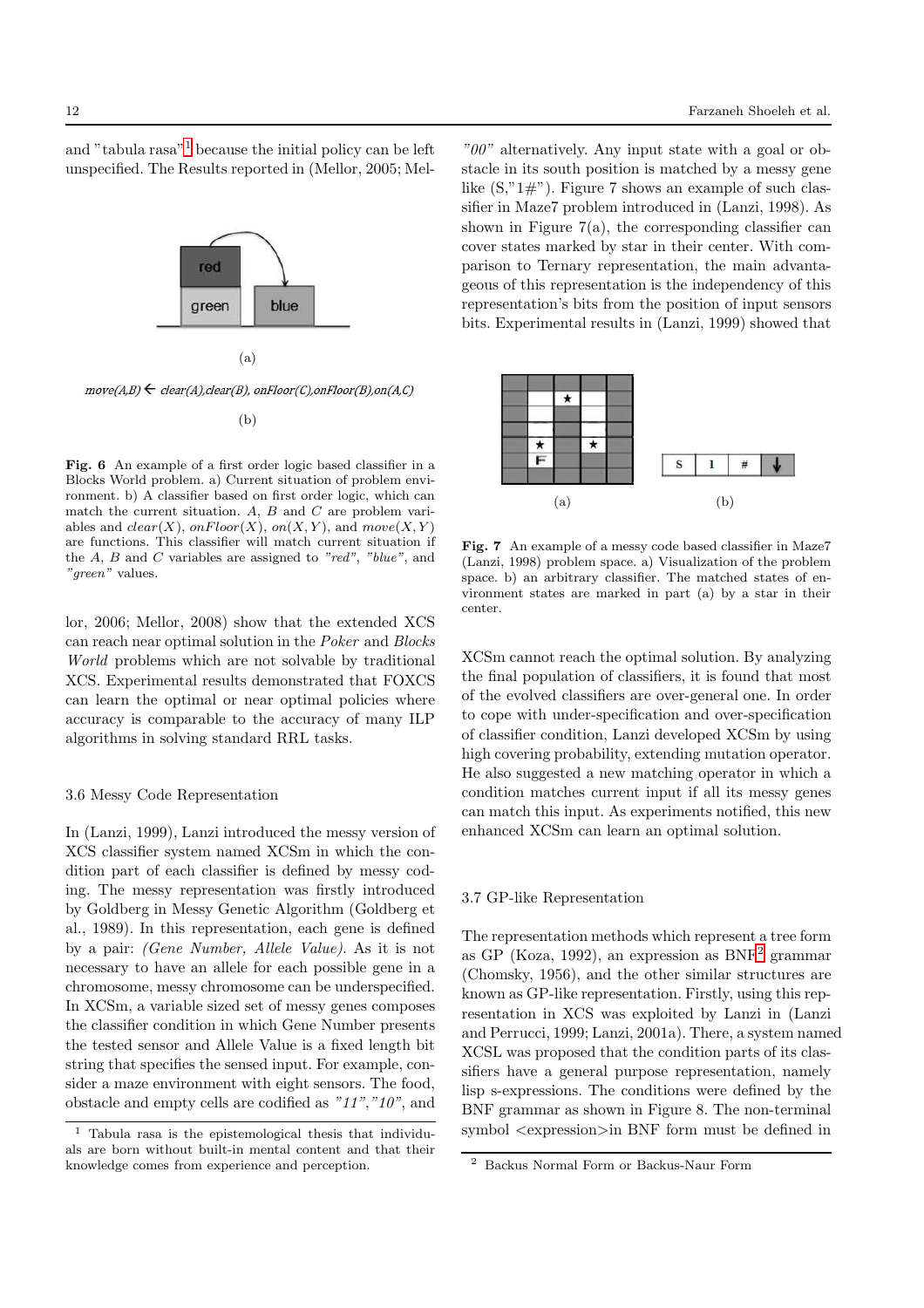```
\leq condition \geq ::=
"(" "NOT" <condition>")" |
   "AND" <condition> <condition> ")" |
"\overline{C}" "OR"
          <condition> <condition> ")" |
 <expression>
```
Fig. 8 The BNF grammar generating the overall structure of classifier conditions.

order to use this lisp like representation for a given problem.

To evaluate a classifier in the matching phase, the input data of XCSL must be represented as a string of attribute-value pairs and the terminal symbols presented in the classifier must be replaced with their actual values of corresponding attributes. Since the classifiers in XCSL have GP like structure, the genetic operators work as they do in traditional Genetic Programming (Koza, 1992).

As shown in (Lanzi, 2001b), XCSL tends to produce many overgeneral classifiers in population, so the learning performance of XCSL would be influenced in some cases. Besides, due to the bloat phenomenon (Langton et al., 1996; Soule et al., 1996), which is common in any GP like system, it is almost impossible to analyze what kind of classification model is developed by XCSL. To overcome the former problem, a final condensation phase was added into the system to extract a minimal subset of classifiers as the final solution. It extracts a compact solution from many overlapping classifiers instead of extracting all best classifiers from the population. The promising results suggested that XCS with symbolic based representation might be an interesting approach to extract useful knowledge from data. In (Lanzi, 2003), an extension to XCS was proposed by adding a stack-based representation into the classifiers' condition which was a linear program expression in Reverse Polish Notation (RPN) form. So, each condition consists of a sequence of tokens; each token can be a constant, a function or a variable which can be assigned to the corresponding input attribute value. There, a stack-based genetic programming, introduced in (Perkis, 1994), is used to mutate and recombine the classifiers. The reported results are quite interesting. Since genetic operators do not take into account any information about the structure of the operators defined in RPN and their arity, syntactically incorrect conditions can be easily generated. Consequently, the search space of the feasible solution would be even more highly redundant in comparison with XCSL.

Wilson has explored the use of gene expression programming (GEP) within XCS (Wilson, 2008) named GEP-XCS. The main aim of using GEP translation in XCS was not only to fit the environmental regularities better than rectilinear but also to produce a well understood rule set. The condition part of each classifier in GEP-XCS is expressed with an expression tree which can be evaluated by initializing the tree's terminals with the corresponding input attributes values. So, in the process of forming  $[M]$ , the obtained value of applying the presented expression in each classifier on the current input is compared with a predetermined threshold. If the obtained value exceeds this threshold, corresponding classifier will be added to the  $[M]$ .

The most important feature of using GEP translation is that every chromosome generated in GA cycle is syntactically valid. In addition, the size of expression tree in GEP representation is limited by the fixed chromosome size therefore the bloat phenomenon which usually happens in GP does not occur. GEP has further important properties such as combining several genes into a single chromosome and the concurrent evolution ability which are disregarded in GEP-XCS. Figure 9 illustrates how a GP-like classifier can partition the problem space. In this example, the classifier presents an expression tree form shown in Figure 9 (b). According to the different types, namely using GP or GEP, to encode the phenotype of the classifier, the expression tree can present in two different ways shown in Figure 9 (b). As mentioned, the condition part of classifier in GEP based representation must have fixed size; here it is assumed that the length of condition part of each classifier must be fifteen. Hence, since the corresponding tree form only needs seven genes to be encoded, in GEP based representation the additional genes are initialized with terminal variables. But, in the GP representation the classifier can have variable length so the length of classifier condition part can be equal to the number of nodes of the expression tree. Adding GEP to XCS as a condition representation has three main advantages; (1) each classifier has functional condition, with fine ability to fit environmental regularities,  $(2)$ the applied genetic operators can be quite simple because they are dealing with linear chromosomes instead of expression trees. Also, there is no need to verify the validation of produced offspring because genetic operators applying on GEP chromosomes always produce valid chromosomes and (3) the most attractive property which makes GEP based representation more desirable than other GP-like representations, is fixed size of expression tree. The reported results showed that using such representation can achieve good performance and gives greater insight into the environment's regularities but it leads fairly slower evolution and the evolved rule set was not compact.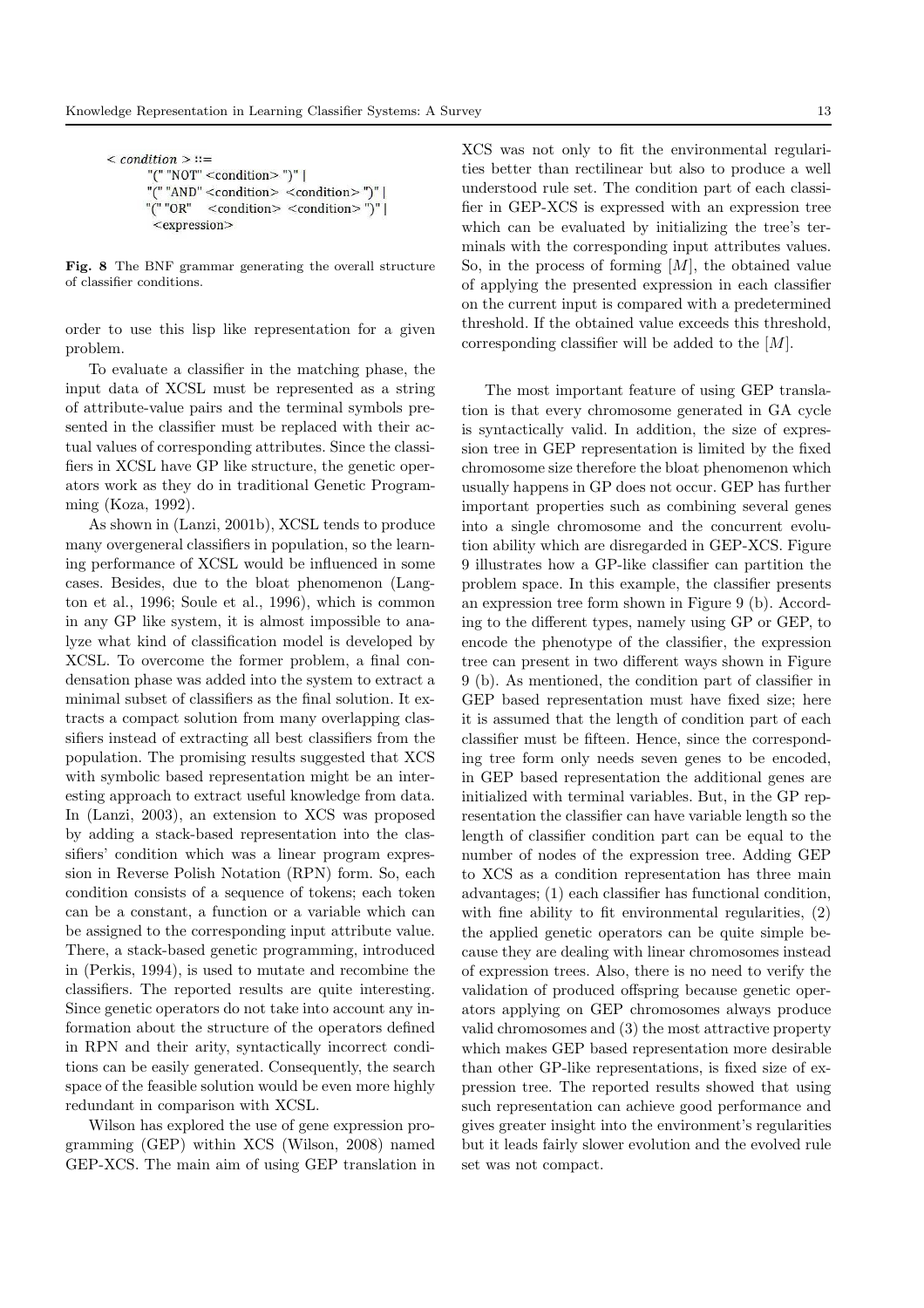

X-NCS had been tested on two tasks; a 6-bit multiplexer which is a single step task and to solve a maze named Woods2 which is a multi step problem. The obtained results showed that X-NCS could solve both tasks. In addition, X-NCS components and parameters were modified to work as a function approximator. Its performance had been examined with root-meansquare. As expected, the results showed that the most accurate solution is achieved when one classifier can cover the whole input space. To extend X-NCS to Neurofuzzy version (X-NFCS), radial basis function (RBF) is used due to its similarity to the fuzzy rule based system (Jang and Sun, 1995). The discovery component in X-NFCS evolves RBFs as it does in X-NCS for MLPs.

One of the main advantages of this scheme, namely using neural network based representation, is its ability to be applied on problems with continuous action space. The promising results showed that both X-NCS and X-NFCS can be used in more complex tasks including both continuous and discrete action space and also it is applicable to both single step and multi step problems. To address the slow convergence in X-NCS, in (O'Hara and Bull, 2005) a hybrid technique was proposed to speed up the learning using Memetic Algorithm (MA) in XCS which augments the GA search with a local search (Moscato, 1989).

In (Howard et al., 2008), the principle of constructivism and self-adaptation was explored within XCS and XCSF. There, those systems were applied on wellknown maze problems and the reported results showed using self adaptive operators, neural constructivism, and prediction computation could be an improvement in the realm of XCS. These systems can optimally perform in complex and noisy environments. Overall, the experiments of these mentioned papers and the similar



Fig. 9 An example of a GP-like classifier in an arbitrary problem space. a) Visualization of the covered area by a GPlike classifier. b) The phenotype and genotype of classifier presented in (a).

Recently, an investigation (Preen and Bull, 2009) was done in using a discrete dynamical system representation within XCS which is termed Dynamical Genetic Programming (DGP). DGP-XCS used a graph based representation for the condition of each classifier, wherein each node is a Boolean function. In other words, each classifier condition presents a Random Boolean Network (RBN) with  $N$  nodes which is equal to sum of the inputs I and the outputs O plus one  $(N = I+O+1)$ . The first connection of each input node is assigned to the corresponding locus of such input and other connections are set at random. The condition part of each classifier presents a RBN with its true table and the connections of each node. This new system is tested on two most common benchmarks, the multiplexer and the maze navigation problem. According to the obtained results, it can be concluded that it is possible to design an ensemble of RBN by using XCS which is able to solve a computational task under RL scheme.

#### 3.8 Neural Networks Based Representation

Larry Bull and Toby O'Hara proposed an accuracy based neural classifier named X-NCS and a Neuro-fuzzy classifier system called X-NFCS in (Bull and O'Hara, 2002).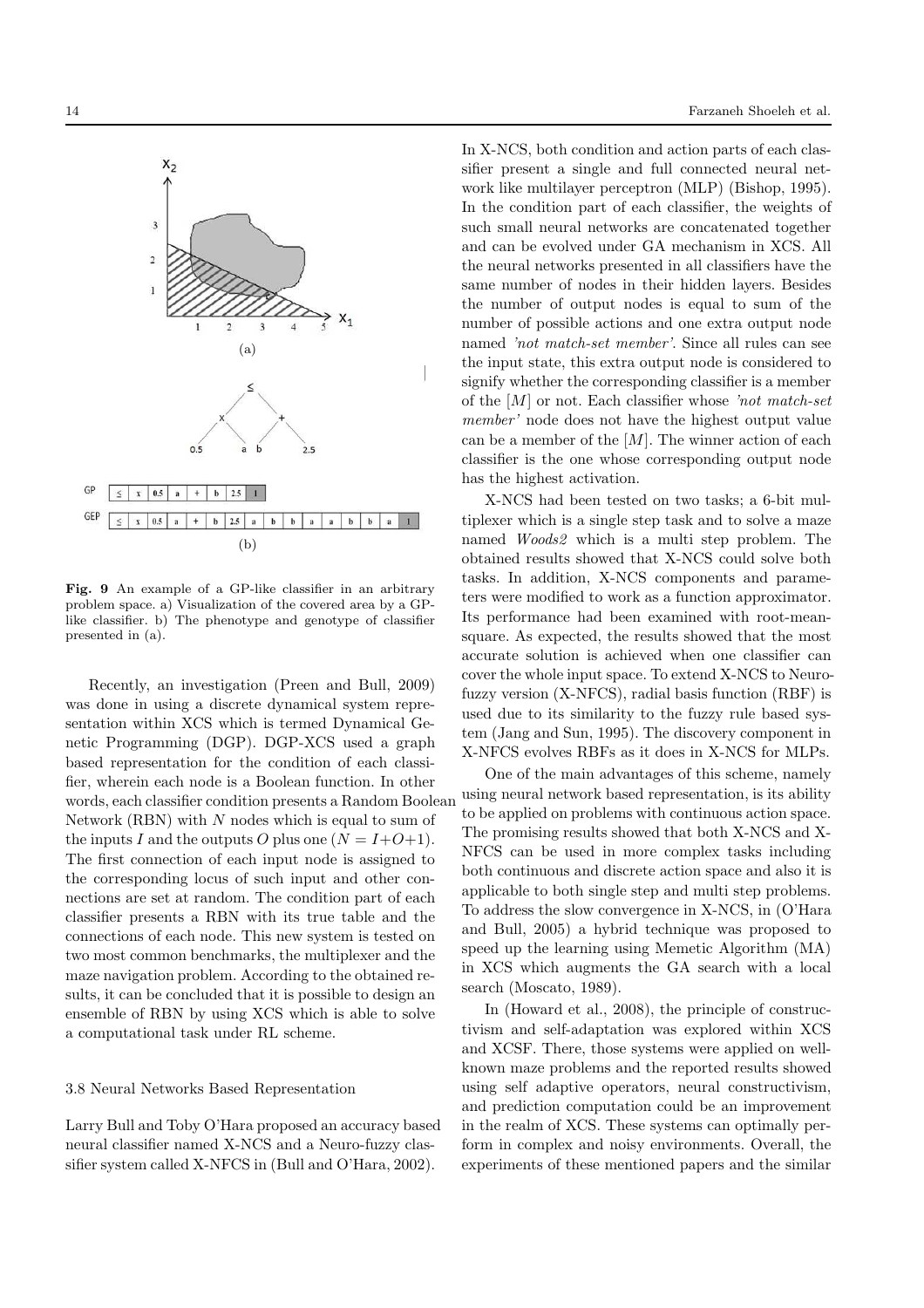ones showed that X-NCS is able to model the environment in simple robotics applications (Hurst and Bull, 2004) and also can solve several maze problems (Bull and O'Hara, 2002; O'Hara and Bull, 2005; Howard et al., 2008). It must be mentioned that the complete replacement of a rule by a neural network makes X-NCS to lose its main advantage as a rule based systems, that is, the potential ability to produce a well understood rule set. To overcome this issue, a new system named NLCS was proposed in (Dam et al., 2008). It is an extension of UCS which is driven for classification task in data mining problems. In (Dam et al., 2008), neural network is just used to identify the proper action of classifiers. The aim of such usage is to produce smaller evolved rule set while it still maintains or even improves the predictive accuracy. So, each classifier consists of two parts: the condition part which can be encoded by any existing representation method such as interval predicates (which is also used in (Dam et al., 2008)) like messy code and GP-like, and the action part which contains a neural network. For better understanding, Figure 10 shows the structure of a classifier in a twodimension problem and how such classifiers will partition the problem space. As results showed (Dam et



Fig. 10 An example of a classifier of NLCS in an arbitrary problem space directly drawn from (Dam et al., 2008). a) Visualization of the covered area by NLCS's classifiers. b) The genotype of the classifier highlighted in (a) which has a neural network in its action part.

al., 2008), defining neural network in action part allows XCS to produce more general classifiers because their condition part can cover large area of the problem space with more general hyper rectangle. So, NLCS can achieve better performance in classification problems with less number of evolved rules rather than UCS.

## 3.9 Tile Coding Based Representation

Lanzi et al. had extended XCSF with tile coding prediction (Lanzi et al. 2006). Tile coding is one of the most common and successful methods to tackle complex environment in reinforcement learning realm (Sutton and Barto, 1998). In tile coding, the problem space is mapped into a set of overlapping tilings; each tiling partitions the input space into a set of nonoverlapping hyper-rectangles named tiles. Classifiers in XCSF with tile coding prediction have two additional parameters; the number of tilings and their resolution. The extended system can adapt these parameters through GA. Also the usual linear prediction function in XCSF is replaced with a tile coding approximator. So, the weight vector of each classifier contains the parameters related to each tile. Figure 11 shows how a classifier with two tilings partitions the input space and which tiles (states) could match the specified input. The new



Fig. 11 Partitioning the problem space with a tile coding based classifier which suggests two way of tiling.

extended XCSF was tested on three multistep problems taken from the reinforcement learning literature: the 2D Gridworld (Boyan and Moore, 1995), the puddle world (Boyan and Moore, 1995), and the mountain car (Sutton, 1996). Indeed, such XCSF evolves an ensemble of tile coding approximators, each one on the problem subspace, instead of the typical monolithic approximator. The reported results showed that XCSF with tile coding can always reach an optimal solution and converge faster than XCSF with linear approximation.

# 4 Relative Strength and Weakness of Knowledge Representation Techniques

Each of knowledge representation techniques discussed in previous section its unique strengths but also weaknesses. For solving a given problem effectively by a rule based system such as LCS and XCS in particular, it is important to know which knowledge representation technique is the well suited for identifying the prob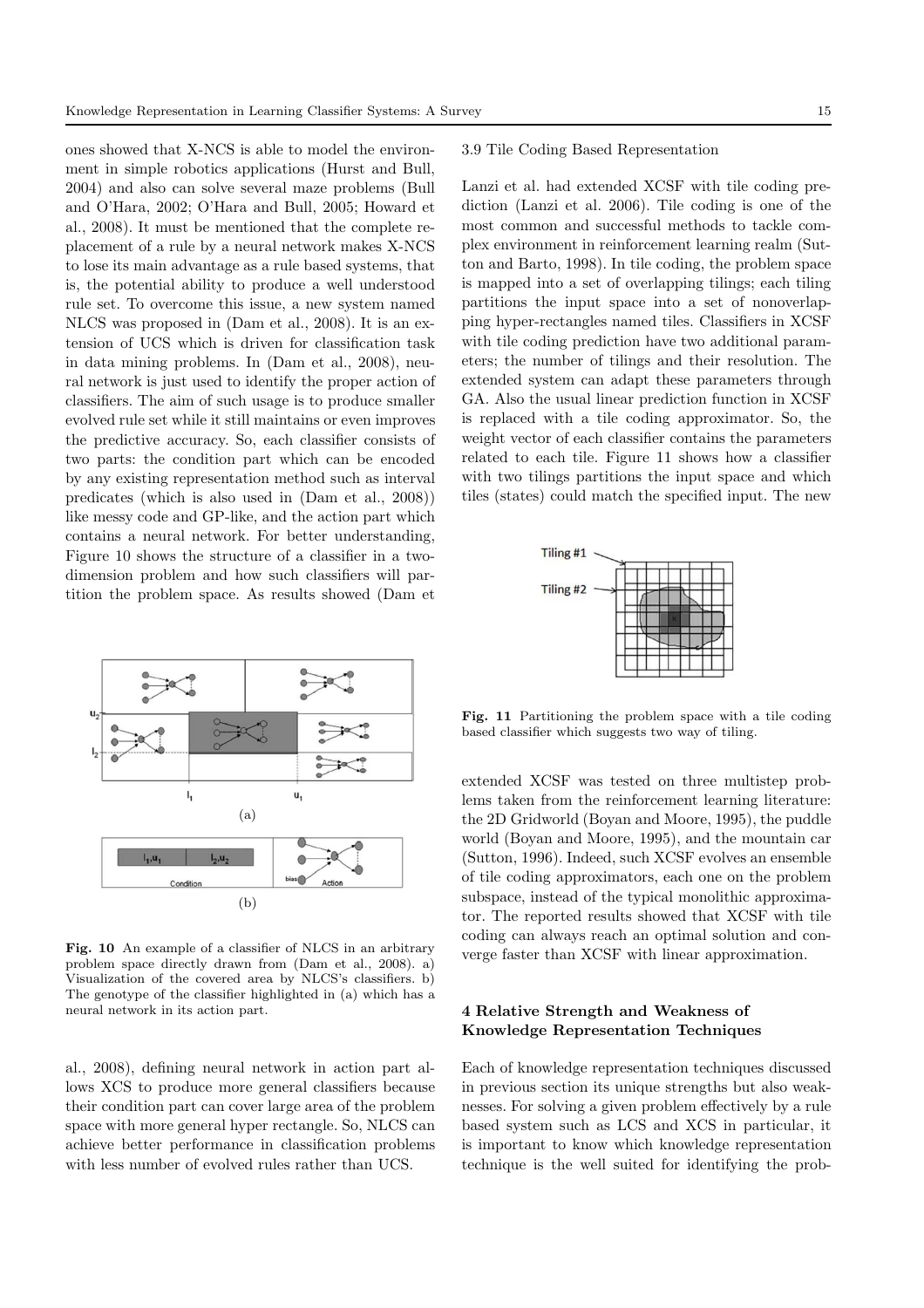lem regularities. In other words, the first step in solving a problem is identifying the problem area to choose a proper representation which can cover whole problem space completely and embrace its complexity effectively. In this section, we present a few simple problem settings and analyze the relative strength and weakness of each discussed technique in handling such problems. Let us consider the following categories of problems. It is worth mentioning that we name each category based on the decision boundaries shapes and the complexity of the problem regularities.

Theoretical Problems: the main aim of this kind of problems is analyzing the behavior of the learning system in solving a problem without facing the complexity of environments. In other words, in these problems researchers try to choose a simple environment with specific properties. Hence, simple techniques for knowledge representation such as ternary for bit string inputs, and, interval based representation for real inputs could be a good choice.

Orthogonal Problems: in these problems the decision boundaries or regularities which are interesting to be modeled are parallel with the main axises. Figure 12 shows checkerboard problem, a sample problem of this problem category.



Fig. 12 Checkerboard problem: a classification problem data set. The positive instances belong to white region and the negative instances come from black region. This data set has axis-parallel boundaries.

Most of discussed knowledge representation techniques will handle this kind of problems. But interval based representation is well suited because it is a simple and popular technique and also it might be easier to apply compact rule set methods on the evolved rule set. In other words, since classifiers with interval based representation partition the problem space by defining axis-parallel hyper-rectangles of different sizes, this representation has an implicit ability to cover axis-parallel boundaries. But it is important to note that those problems with not only axis-parallel regularities but also continuous action can be handled using other representations such as neuro-fuzzy and neural network based representation. On the other way round, interval based representation will be able to handle such problems with continuous action if another independent method is used to produce a continuous action.

Oblique Problems: this category contains problems with oblique decision boundaries. Figure 13 shows several specimens of the recent type.



Fig. 13 Sample problems of Oblique Problems. Black region belongs to negative class and white region belongs to positive region. The name of these problems are; (a) Cycloid, (b) Tao (Llorá and Guiu, 2001) and  $(c)$  Pentagram (Ji and Dasgupta, 2004).

If we have enough information about the regularities of problems, it is better to use techniques which can intuitively fit the boundaries properly. To elucidate, consider Cycloid and Tao data sets which have oblique cycloidal boundaries. A proper choice for such boundaries might be ellipsoidal based representation due to its natural cycloidal shapes. On the contrary, convex hull based representation can model the cornered decision boundaries of Pentagram data set adequately due to providing asymmetric shape and having higher flexibility in covering complex areas.

Heterogeneous Problems: This category contains the problems in which have complex regularities or in other world have heterogeneous decision boundaries. To handle such problems successfully as if the decision boundaries can be modeled more precisely, obviously one has to choose a technique among more complex representation with ability to cover complex problem spaces. Since knowledge representation techniques such as GP-like and neural network based representation are general purpose and able to represent arbitrary regularities; they are also the methods of choice when the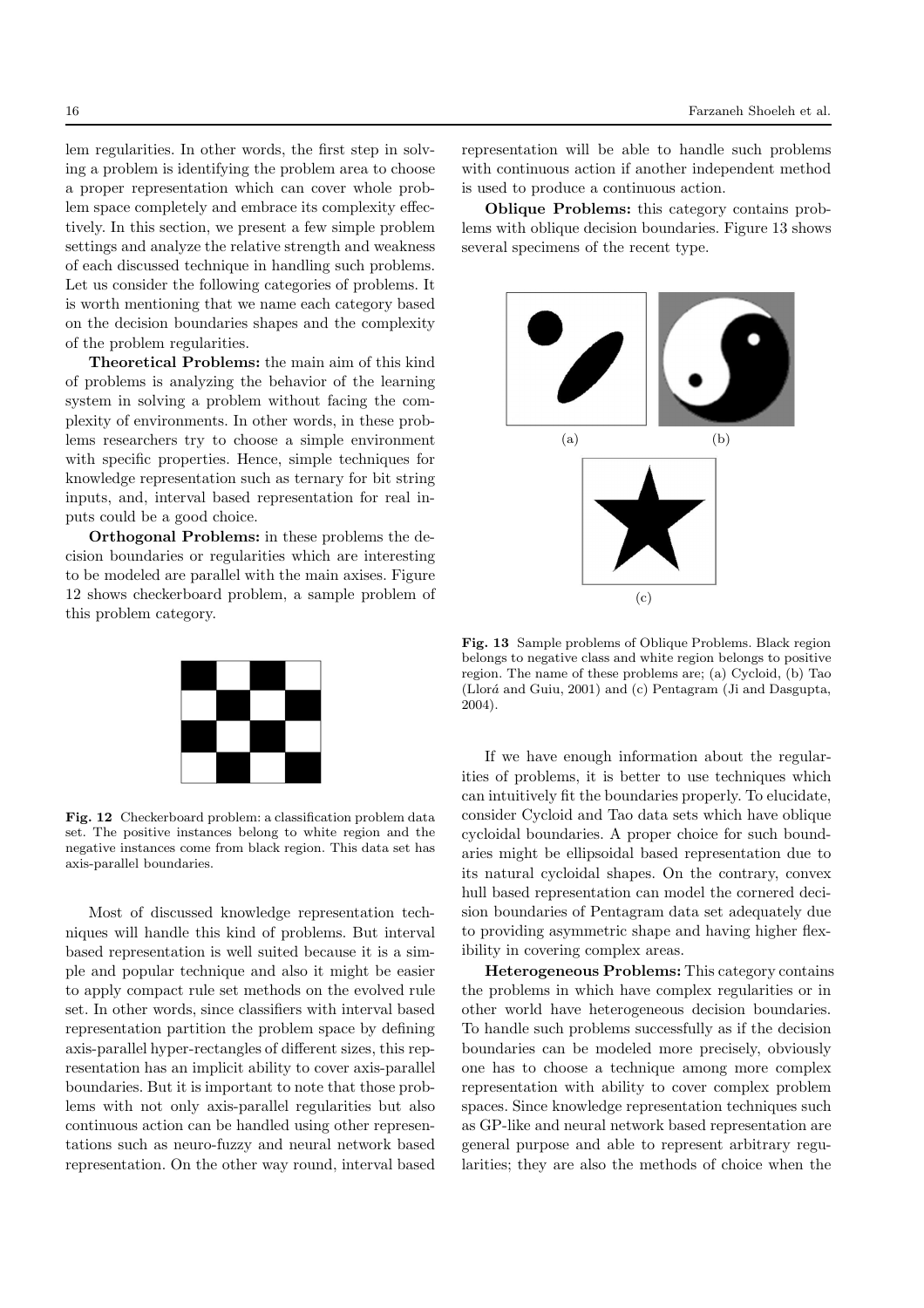Table 2 Existing approaches for knowledge representation in XCS with their main advantageous, disadvantageous, and the corresponding problem domains.

| Rule representation<br>(Systems)                                                                    | Advantageous                                                                                                                                                                                                                                                                                                                                                                     | <b>Disadvantageous</b>                                                                                                                                                                                                                               | Problem Domain                                                                                                                                                                                                                                                                                                                                                                                                                                                                                                                                                                                                           |
|-----------------------------------------------------------------------------------------------------|----------------------------------------------------------------------------------------------------------------------------------------------------------------------------------------------------------------------------------------------------------------------------------------------------------------------------------------------------------------------------------|------------------------------------------------------------------------------------------------------------------------------------------------------------------------------------------------------------------------------------------------------|--------------------------------------------------------------------------------------------------------------------------------------------------------------------------------------------------------------------------------------------------------------------------------------------------------------------------------------------------------------------------------------------------------------------------------------------------------------------------------------------------------------------------------------------------------------------------------------------------------------------------|
| <b>Interval Based Represen-</b><br>tation<br>(XCSR, XCSI)                                           | - Applicable to real valued en-<br>vironments.<br>Simple and easy to imple-<br>$\qquad \qquad -$<br>ment.<br>Easy to analyze.<br>Well-suited in<br>problems<br>which contain axis-parallel<br>boundaries.                                                                                                                                                                        | - Difficult to match oblique<br>decision boundaries.<br>- Limited to particular and<br>symmetric shape.                                                                                                                                              | - Real-Valued/<br>Integer-<br>Valued problems<br>(Wilson,<br>2000a)<br>Data<br>Mining<br>(Wilson,<br>Wilson,<br>2001;<br>2001b;<br>$Bernadó-Mansilla$<br>et<br>al.,<br>2001; Gao et al., 2005; Gao<br>et al., 2007; Gao et al.,<br>2006)<br>Function<br>Approximation<br>(Wilson, 2002; Hamzeh and<br>Rahmani,<br>2005;<br>Hamzeh<br>and Rahmani, 2007)<br>Robotics (Hurst and Bull,<br>2004)<br>- Medical<br>Data<br>Mining-<br>Ensemble Learning (Gao et<br>al., $2007$ )<br>Classification - Large Data<br>Sets (Llorá et al., 2007, Dam<br>et al., 2005b)<br>Environment<br>Navigation<br>(Lanzi and Loiacono, 2007) |
| Ellipsoidal Based Repre-<br>sentation                                                               | - Applicable to real valued en-<br>vironments.<br>Well-suited<br>in problems<br>wherein the dimensional<br>dependencies are unknown.                                                                                                                                                                                                                                             | - More parameters would be<br>evolved in applying high di-<br>mensional problems.<br>Compaction<br>method<br>is<br>needed to reduce the size of<br>evolved rule set.<br>Limited by being a partic-<br>ular and symmetric, if ori-<br>entable, shape. | - Function<br>Approximation<br>[Butz, 2005; Butz et al.,<br>2006; Butz et al., 2008]                                                                                                                                                                                                                                                                                                                                                                                                                                                                                                                                     |
| Convex Hull Based Rep-<br>resentation                                                               | - Applicable to real valued en-<br>vironments.<br>Variable length representa-<br>tion.<br>Fine ability to identify more<br>complex regions.<br>Generalization of interval<br>and ellipsoidal representa-<br>tion.<br>Converge faster.                                                                                                                                            | - Hard to find set of point to<br>define a convex region.<br>- Hard to define GA opera-<br>tors.<br>The number of points<br>needed by convex hulls is<br>exponential with dimension-<br>ality.                                                       | - Function<br>Approxima-<br>Wilson,<br>tion[Lanzi<br>and<br>2006]                                                                                                                                                                                                                                                                                                                                                                                                                                                                                                                                                        |
| Fuzzy Logic Based Rep-<br>resentation<br>(Fuzzy LCS, ELF, LFCS,<br>FIXCS, Fuzzy-XCS, Fuzzy-<br>UCS) | - Applicable to real valued en-<br>vironments.<br>Capability<br>obtain<br>to<br>maximal<br>generaliza-<br>tion(representation of the<br>fuzzy rule set as compact as<br>possible)<br>Fine interpretability of fuzzy<br>rules.<br>Supporting real valued ac-<br>-<br>tion.<br>- Robustness to noisy input.<br>Handling mixed attribute<br>$\qquad \qquad -$<br>and missing value. | - Producing only a limited<br>number of possible rules.<br>- Less freedom in domain<br>knowledge<br>representation<br>and extraction.<br>Hard to make it flexible by<br>using self-adapting mecha-<br>nism.                                          | $-$ Classification<br>[Valenzuela-<br>Rendón, 1991; Orriols-Puig<br>et al., 2007; Orriols-Puig et<br>al., 2008a; Orriols-Puig et<br>al., 2008b]<br>Robotics [Bonarini, 1993;<br>Bonarini, 1994]<br>Epidemiologic Classification<br>[Walter and Mohan, 2000]<br>- Reinforcement<br>Problems<br>[Casillas et al., 2004; Casil-<br>las et al., 2005; Casillas et<br>al., 2007; Bonarini, 1998]<br>Function<br>Approximation<br>[Casillas et al., 2004; Casil-<br>las et al., $2007$                                                                                                                                         |
| First Order Logic Based<br><b>Representation</b> (FOXCS)                                            | - Present the complex re-<br>lationships among the at-<br>tributes of a task domain                                                                                                                                                                                                                                                                                              | - Hard to define GA opera-<br>tors.                                                                                                                                                                                                                  | - Relational domains [Mellor,<br>2005]<br>- ILP and RRL tasks [Mellor,<br>2006; Mellor, 2008]<br>Classification [Mellor, 2006;<br>Mellor, 2008                                                                                                                                                                                                                                                                                                                                                                                                                                                                           |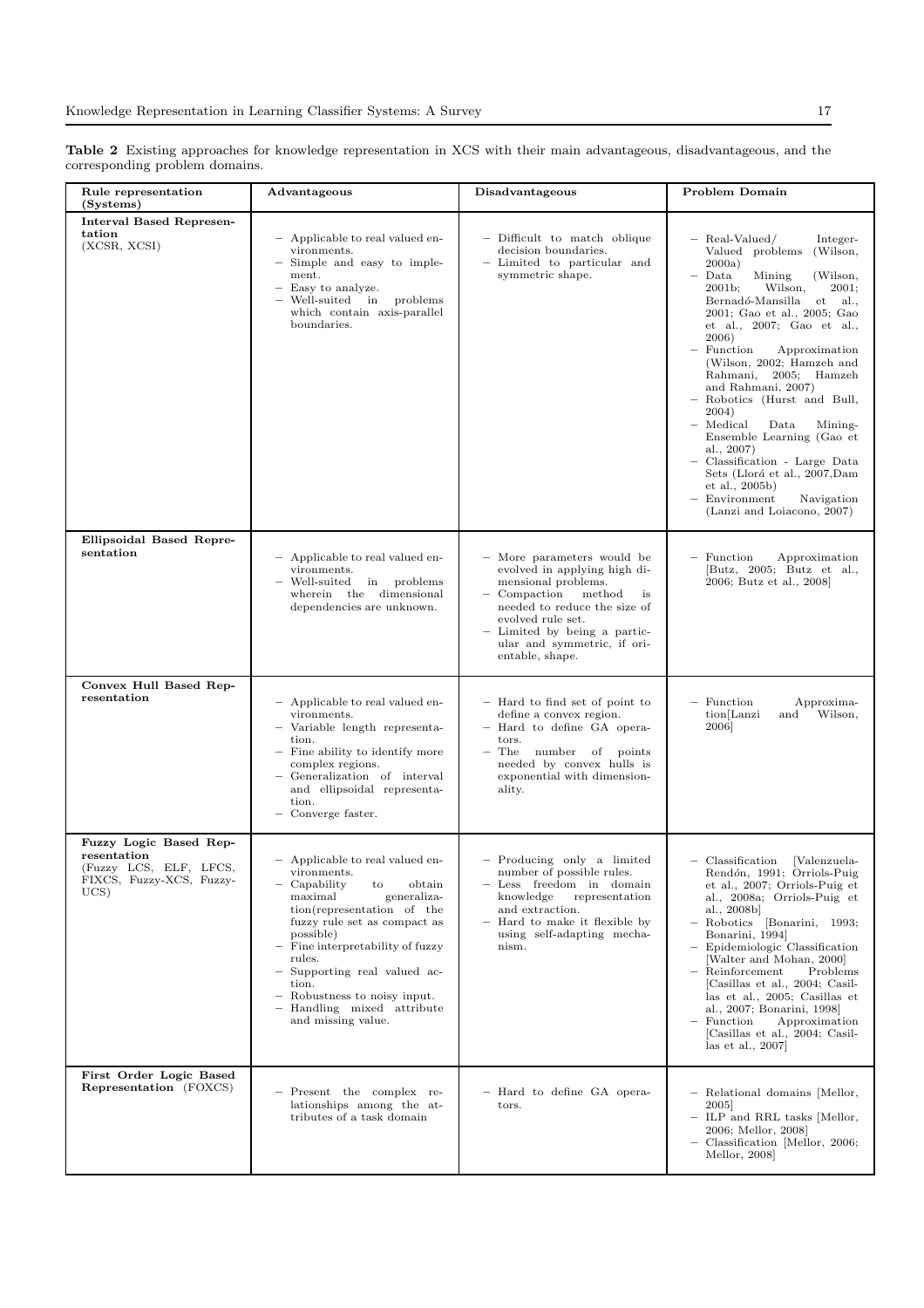| Messy Code Representa-<br>tion (XCSm)                                                          | - Variable length representa-<br>tion.<br>- Well-suited in spars prob-<br>lems.                                                                                                                                                 | - Not suited for real valued<br>problems.                                                                                                                                                                                       | - Multi step problems [Lanzi,<br>1999]                                                                                                                                                                                                                                                                          |
|------------------------------------------------------------------------------------------------|---------------------------------------------------------------------------------------------------------------------------------------------------------------------------------------------------------------------------------|---------------------------------------------------------------------------------------------------------------------------------------------------------------------------------------------------------------------------------|-----------------------------------------------------------------------------------------------------------------------------------------------------------------------------------------------------------------------------------------------------------------------------------------------------------------|
| <b>GP-like Representation</b><br>(XCSL, XCSF-GEP, DGP-<br>$XCS$ )                              | - Applicable to real valued<br>and nominal problems.<br>- Able to represent arbitrary<br>regularities.<br>- Offer greater transparency.<br>- Have the ability to ignore<br>unneeded inputs or add ones<br>that become relevant. | - Applicable to real valued<br>and nominal problems.<br>- Able to represent arbitrary<br>regularities.<br>- Offer greater transparency.<br>- Have the ability to ignore<br>unneeded inputs or add ones<br>that become relevant. | $-$ Function<br>Approximation<br>[Wilson, 2008]<br>- Multi step problems [Preen<br>and Bull, 2009; Lanzi and<br>Perrucci, 1999; , Lanzi, 2003;<br>Cielecki and Unold, 2007]<br>- Data Mining [Lanzi, 2001a]<br>- Learning Context-Free Lan-<br>guage [Unold, 2005; Unold<br>and Cielecki, 2005; Unold,<br>2007] |
| Neural Networks Based<br>Representation<br>$(X-{\rm NCS},$<br>NCS,<br>NLCS,<br>XCSFNN, X-NFCS) | - Applicable to real valued en-<br>vironments.<br>- Able to represent arbitrary<br>regularities.<br>- Able to apply on prob-<br>lem with continuous action<br>space.<br>- Able to produce more gen-<br>eral classifier.         | $-$ Low interpretability<br>$-$ Every classifier must accept<br>inputs from all variables,<br>whereas this might not be<br>necessary for some regulari-<br>ties.                                                                | $-$ Function<br>Approximation<br>[Bull and O'Hara, 2002;<br>Loiacono and Lanzi, 2006]<br>- Multiple Domains [[Bull and<br>O'Hara, 2002; O'Hara and<br>Bull, 2005]<br>- Robotics Hurst and Bull,<br>2004]<br>- Classification [Dam et al.,<br>2008]                                                              |
| Tile Coding Based Rep-<br>resentation<br>$(XCSF-RTC)$                                          | - Applicable to real valued en-<br>vironments.<br>- XCSF with tile coding pre-<br>diction converge faster than<br>XCSF with linear approxi-<br>mation.                                                                          | - Hard to evolved the num-<br>ber of tiling and their reso-<br>lutions.                                                                                                                                                         | $-$ Reinforcement<br>Problems<br>[Lanzi et al., 2006]                                                                                                                                                                                                                                                           |

problem has not only complex regularities but also unknown dimensional independencies.

Problems with mixed attributes: Hitherto, real valued problems and bit string ones are discussed independently while mixed attributed problems are more common in real word applications. A straightforward solution is considering the problem as two subproblems: one is real valued problem with real valued attribute and the other is nominal problem only containing nominal attributes. These subproblems can be solved individually by two different representation techniques like interval based and messy code representation. Since not all mixed attributed problems can be divided into such subproblems, a representation which can handle both kind of attribute indiscriminately would be useful in such problems. GP-like and fuzzy based representations are some examples of those representation techniques.

In addition to what has already been mentioned, each representation technique has its own remarkable properties which provide an appropriate solution for particular problems. Table 2 summarized the existing knowledge representation approaches, some of their main advantageous, disadvantages, and the problem domain(s) for which the representation was designed and/or tested.

We expect that this table to be a roadmap for choosing the best technique among wide varieties of existing knowledge representation approaches proposed so far.

## 5 Summary and Conclusion

In this study, we focus on the progress of XCS as a rule based learning system with a special consideration into the improvement of one of its most important components known as knowledge representation. As this component seeks prominent role in generalization capacity of the system and impacts on rule based system in terms of efficiency and efficacy, the past decade has seen a growing interest in proposing different knowledge representation techniques in LCS domain in general and XCS in specific. Here, after reviewing some basic information, we survey different knowledge representation techniques proposed in Michigan LCS realm and grouping them into different categories based on the classification approach in which they are incorporated. In each category, the underlying rule representation schema and the format of classifier condition to support the corresponding representation are presented. Furthermore, a precise explanation on the way that each technique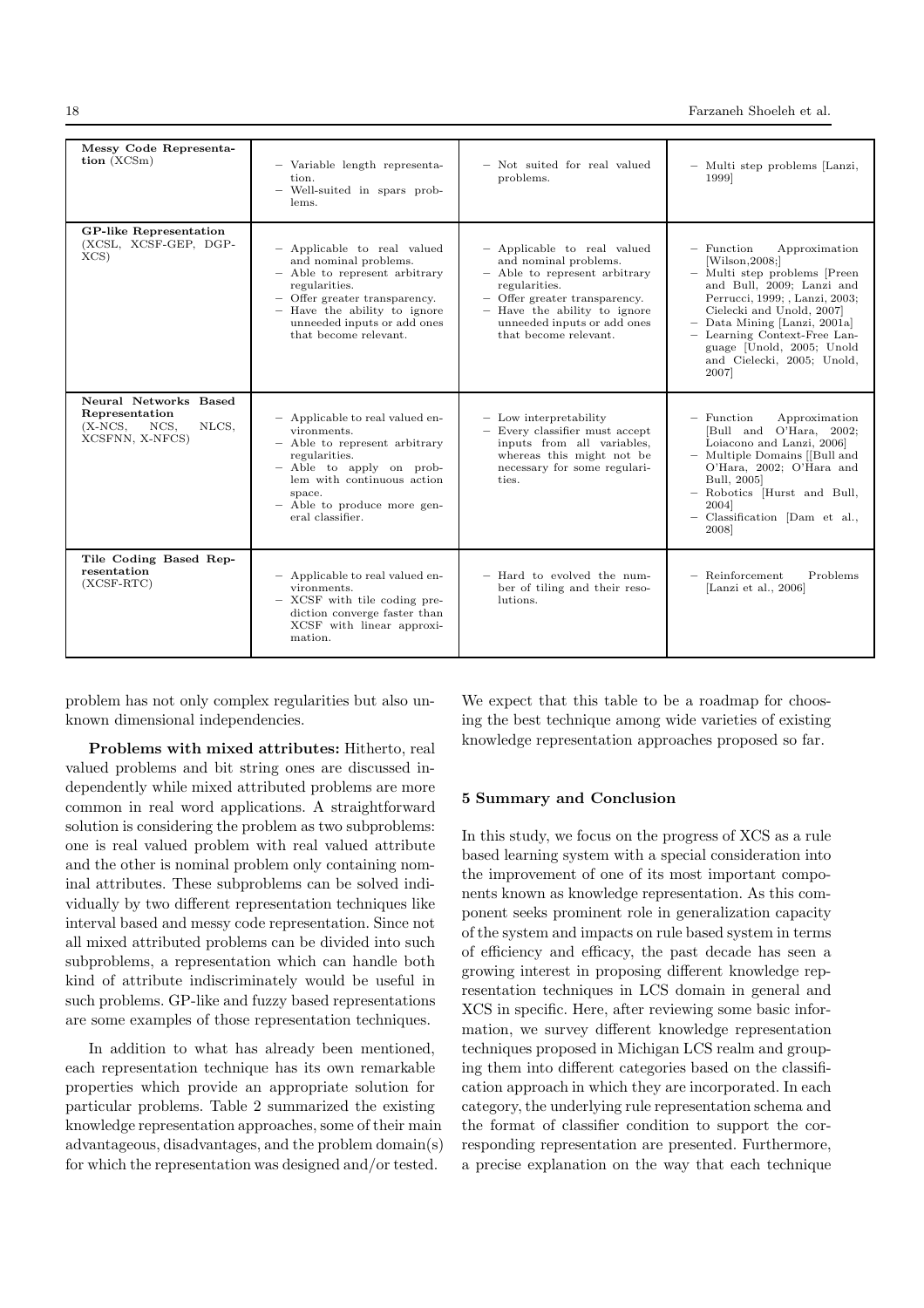partitions the problem space along with the extensive experimental results is provided. The main properties of knowledge representation technique, investigated in this paper, can be used as an illumination guideline to determine an appropriate knowledge representation technique for the domain in question. To shed light on these properties, a comparative analysis on some conventional problems is provided in general perspective.

We hope that current review facilitates a better understanding of the different streams of research on this topic and underlies proper usage of LCS in many applications. In addition, since knowledge representation is a typical component of any rule based system like XCS, the current research can be a roadmap in other rule based systems to represent the problem regularities properly. Furthermore, we anticipate this survey to be interest to the LCS researchers and practitioners since it provides a guideline for choosing a proper knowledge representation technique for a given problem and also opens up new streams of research on this topic.

#### References

- 1. Bacardit J, Bernadó-Mansilla E, Butz MV (2008) Learning Classifier Systems: Looking Back and Glimpsing Ahead. In Learn Clasif Sys From Found to Appl, pp 1-21.
- 2. Bernadó-Mansilla E, Garrell J M (2003) Accuracy-based learning classifier systems: Models, analysis and applications to classification tasks. Evol Comput 11( 3): 209-238.
- 3. Bernadó-Mansilla E, Llorá X, Garrell JM  $(2001)$  XCS and GALE: a comparative study of two learning classifier systems with six other learning algorithms on classification tasks. In Fourth Inter Workshop on Learn Clasif Sys IWLCS-2001,pp 337-341.
- 4. Bishop CM (1995) Neural Networks for Pattern Recognition. Oxford University Press, USA. Bonarini A (1993) ELF: learning incomplete fuzzy rule sets for an autonomous robot. Proc of EUFIT '93 ELITE Found, pp 69-75.
- 5. Bonarini A (1994) Some methodological issues about designing autonomous agents which learn their behaviors: the ELF experience. R. Trappl (ed.) Cybern and Sys Res 94:1435-1442.
- 6. Bonarini A (1996) Evolutionary learning of fuzzy rules: Competition and cooperation. Fuzzy Model: Paradig and Pract, pp 265-284.
- 7. Bonarini A (1998) Reinforcement distribution for fuzzy classifiers: A methodology to extend crisp algorithms. IEEE Intern Conf on Evol Comp, pp 265-284.
- 8. Bonarini A (2000) An introduction to learning fuzzy classifier systems. In Learn Clasif Sys From Found to Appl, pp 83-106.
- 9. Bonarini A, Bonacina C, Matteucci M (2000) Fuzzy and crisp representations of real valued input for learning classifier systems. In Learn Clasif Sys From Found to Appl, pp 107-124, Springer Verlag.
- 10. Bonarini A, Matteucci M (2007) FIXCS: a Fuzzy Implementation of XCS. FUZZ-IEEE 2007, pp 1-6.
- 11. Bonarini A, Matteucci M, Restelli M (2007) Learning Fuzzy Classifier Systems: Architecture and Exploration Issues. Intern J on Artif Intell Tools 16(2): 269-289.
- 12. Bonarini A, Trianni V (2001) Learning fuzzy classifier systems for multi-agent coordination. Info Sci 136(1-4): 215-239.
- 13. Boyan JA, Moore AW (1995) Generalization in reinforcement learning: Safely approximating the value function. Adv in Neural Info Proc Sys, pp 369-376.
- 14. Bull L (2004) Applications of learning classifier systems. Stud in fuzziness and soft comp. Springer.
- 15. Bull L, Bernadó-Mansilla B, Holmes JH (2008) Learning classifier systems in data mining. Stud in Comp Intell, Springer.
- 16. Bull L, O'Hara T (2002) Accuracy-based neuro and neuro-fuzzy classifier systems. In GECCO '02: 905-911, San Francisco, CA, USA.
- 17. Bull L, Sha'Aban A, Tomlinson A, Addison J, Heydecker B (2004) Towards distributed adaptive control for road traffic junction signals using learning classifier systems. In: Appl of Learn Clasif Sys, pp 276-299.
- 18. Butz MV (2005) Kernel-based, ellipsoidal conditions in the real-valued XCS classifier system. Proc of the 2005 conf on GECCO, pp 1835-1842.
- 19. Butz MV, Lanzi P, Wilson SW (2006) Hyper-ellipsoidal conditions in XCS: rotation, linear approximation, and solution structure. In Proc of the 8th GECCO, NY, USA, pp. 1457-1464.
- 20. Butz MV, Lanzi P, Wilson SW (2008) Function Approximation with XCS: Hyperellipsoidal Conditions, Recursive Least Squares, and Compaction , IEEE Trans on Evol Comp 12(3): 355-376.
- 21. Butz MV, Wilson SW (2001) An Algorithmic Description of XCS, Adv in Learn Clasif Sys, pp. 253-272.
- 22. Casillas J, Carse V, Bull L (2004) Fuzzy xcs: An accuracy based fuzzy classifier system, in Proc of the XII Cong Esp sobre Tecnologiay Logica Fuzzy.
- 23. Casillas J, Carse V, Bull L (2005) Reinforcemen learning by an accuracy-based fuzzy classifier system with realvalued output, Proc I inter Workshop on Genet Fuzzy Sys, pp 44-50.
- 24. Casillas J, Carse B, Bull L (2007) Fuzzy-XCS: A Michigan Genetic Fuzzy System, IEEE Trans on Fuzzy Sys 15(4): 536-550.
- 25. Chomsky N (1956) Three models for the description of language, IRE Trans on Info Theory 2(2): 113-124.
- 26. Cielecki L, Unold O (2007) GCS with Real-Valued Input, Bio-insp Model of Cognetiv Task, pp 488-497.
- 27. Dam H, Abbass H, Lokan C (2005a) Be real! XCS with continuous-valued inputs, In Proc of the 2005 workshops on GECCO, NY, USA, pp 85-87.
- 28. Dam H, Abbass H, Lokan C, Yao X (2008) Neural-Based Learning Classifier Systems". Transactions on Knowledge and Data Engineering, vol. 20, no. 1: pp. 26-39.
- 29. Dam H, Shafi K, Abbass H (2005b) Can Evolutionary Computation Handle Large Dataset?, Tech Rep AI, pp 5-9.
- 30. De Jong KA (1988) Learning with genetic algorithms: An overview, Mach Learn, 3 :121-138.
- 31. Furuhashi T, Nakaoka K, Uchikawa Y (1994) Suppression of excess fuzziness using multiple fuzzy classifier systems, In Proc of the 3th IEEE Intern Conf on Fuzzy Sys, pp 411-414.
- 32. Goldberg DE (1989) Genetic Algorithms in Search, Optimization, and Machine Learning, Addision-Wesley Publishing Company, INC.
- 33. Goldberg DE, Korb B, Deb K (1989) Messy genetic algorithms. Motivation, analysis and first results. Complex Sys, 3: 493-530.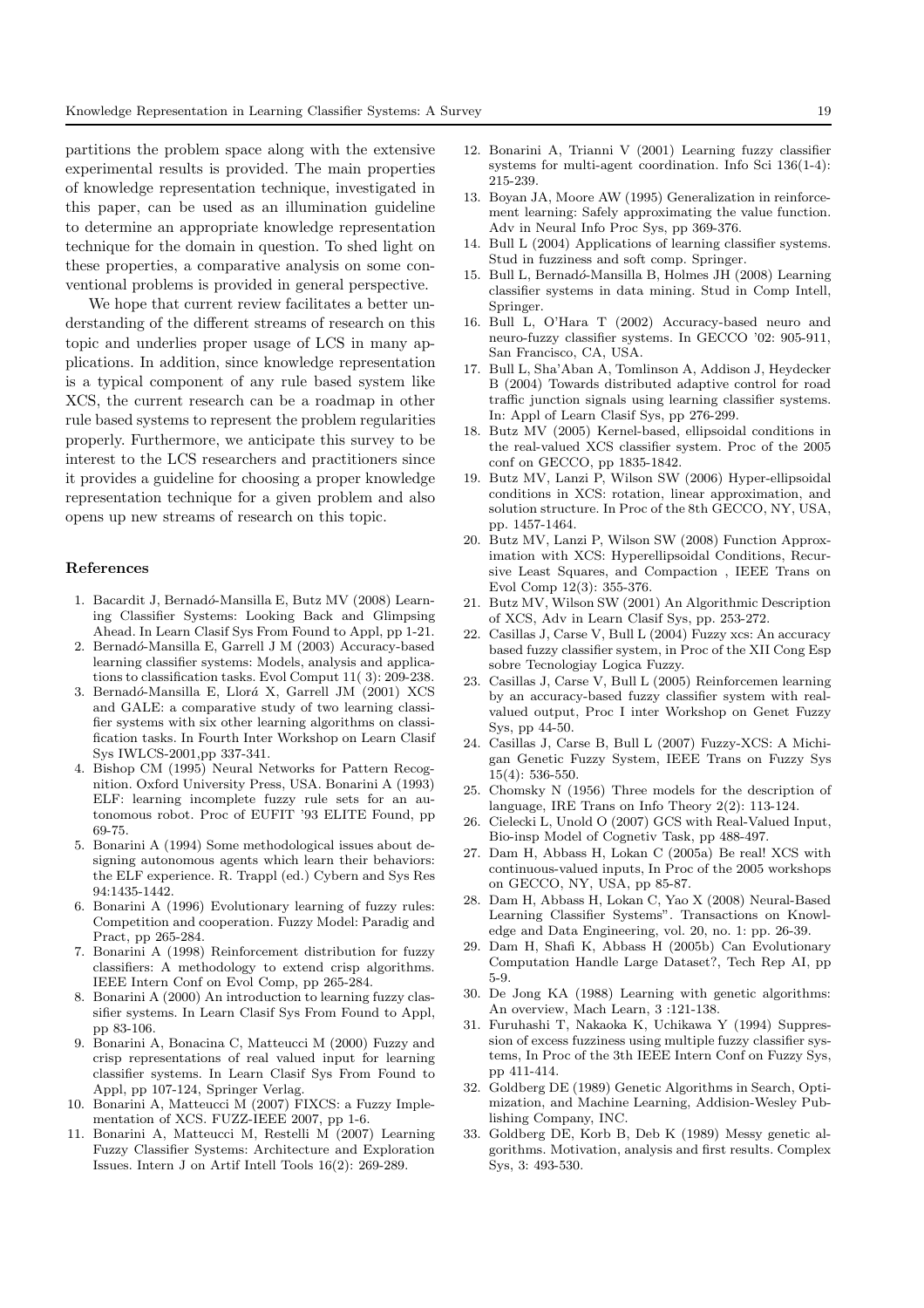- 34. Gao Y, Huang J, Rong H, Gu D (2005) Learning classifier system ensemble for data mining. Proc of the 2005 workshops on GECCO, 63-66.
- 35. Gao Y, Huang J, Rong H, Gu D (2007) LCSE: Learning Classifier System Ensemble for Incremental Medical Instances, Learn Clasif Sys, pp 93-103.
- 36. Gao Y, Wu L, Huang J (2006) Ensemble Learning Classifier System and Compact Ruleset, Simu Evol and Learn, pp 42-49.
- 37. Hamzeh, A. and Rahmani A (2005) An Evolutionary Function Approximation Approach to Compute Prediction in XCSF. Mach learn : ECML, 3720:584-592.
- 38. Hamzeh A, Rahmani A (2007) A New Architecture of XCS to Approximate Real-Valued Functions Based on High Order Polynomials Using Variable-Length GA, In III Intern Conf on Nat Comp.
- 39. Hayes-Roth F (1985) Rule-based systems. Commun of the ACM 28: 921-932.
- 40. Holand JH (1976) Adaptation, Prog in Theor Bio 4: 263- 293.
- 41. Holand JH (1986) "Escaping brittleness: the possibilities of general-purpose learning algorithms applied to parallel rule-based systems. Mach learn an artif intell approach 2: 593-623.
- 42. Holland JH, Reitman JS (1978) Cognitive systems based on adaptive algorithms Reprinted in: Evolutionary computation. The fossil record. IEEE Press, New York.
- 43. Howard DG, Bull L, Lanzi PL (2008) Self-adaptive constructivism in Neural XCS and XCSF. Proc of GECCO 2008, Atlanta, USA, pp 1389-1396.
- 44. Hurst J, Bull L (2004) A self-adaptive neural learning classifier system with constructivism for mobile robot control. Parallel Problem Solving from Nature - PPSN VIII, LNCS 3242: 942-951.
- 45. Ishibuchi H, Nakashima T, Murata T (1999) "Performance evaluation of fuzzy classifier systems for multidimensional pattern classification problems. IEEE Trans on Sys, Man, and Cybern-Part B: Cybernetics, 29(5): 601-618.
- 46. Jang JS, Sun CT (1995) Neuro-fuzzy Modeling and Control. Proc of the IEEE 83(3): 378-406.
- 47. Ji Z, and Dasgupta D (2004) Real-valued negative selection algorithm with variable-sized detectors. GECCO 2004. LNCS 3102: 287-298.
- 48. Koza J R (1992) Genetic Programming: on the Programming of Computers by Means of Natural Selection. MIT Press.
- 49. Langton WB, Soule T, Poli R, Foster JA (1996) The evolution of size and the shape. Adv in Genet Program 3: 163-190. MIT Press.
- 50. Lanzi PL (1998) Adding Memory to XCS. In Proc of the IEEE Conf on Evol Comp, IEEE Press, pp 609-614.
- 51. Lanzi PL (1999) Extending the representation of classifier conditions part I: from binary to messy coding. Proc of GECCO 1999, pp 337-344.
- 52. Lanzi PL (2001a) Mining interesting knowledge from data with the XCS classifier system. Proc of GECCO 2001, pp 958-965.
- 53. Lanzi PL (2001b) Generalization in the XCS Classifier Systems with Symbolic Representation. Technical Report 01, Dipartimento di Elettronicae Informazione.
- 54. Lanzi PL (2003) XCS with stack-based genetic programming. In CEC2003 , pp 1186-1191, IEEE Press.
- 55. Lanzi PL (2008) Learning classifier systems: then and now. Evol Intell 1: 63-82.
- 56. Lanzi PL, Loiacono D, Wilson SW, Goldberg DE (2006) Classifier prediction based on tile coding. GECCO 2006, ACM Press, 2: 1497-1504.
- 57. Lanzi P L, Loiacono D (2007) Classifier systems that compute action mappings. In Proc of GECCO 2007 , ACM Press, pp 1822-1829.
- 58. Lanzi PL, Perrucci A (1999) Extending the representation of classifier conditions part II: From messy coding to S-expressions. Proc of GECCO 1999 1: 345-352.
- 59. Lanzi PL, Stolzmann W, Wilson SW (eds) (2000) Learning classifier systems: from foundations to applications. LNCS 1813, Springer.
- 60. Lanzi P L, Wilson SW (2006) Using convex hulls to represent classifier conditions. In Proc of GECCO 2006, ACM Press, pp 1481-1488.
- 61. Llorá X, Guiu JMG (2001) Inducing partially-defined instances with evolutionary algorithms. ICML, pp 337-344.
- 62. Llor´a X, Reddy R, Matesic B, Bhargava R (2007) Towards better than human capability in diagnosing prostate cancer using infrared spectroscopic imaging. In Proc of GECCO 2007, ACM Press, pp 2098-2105.
- 63. Loiacono D, Lanzi P (2006) Evolving Neural Networks for Classifier Prediction with XCSF. In ECAI Neural Networks for Classifier Prediction with XCS, pp 36-40.
- 64. Marin-Blázquez JG, Martnez-Prez G (2008) Intrusion detection using a linguistic hedged fuzzy-XCS classifier system. Soft Comp 13(3): 273-290.
- 65. Marin-Bl´azquez JG, Martinez Perez G, Gil Perez M (2007) A Linguistic Fuzzy-XCS classifier system. In Fuzzy Sys Conf, IEEE Int, pp 1-6.
- 66. Marin-Blázquez JG, Shen  $\dot{Q}$  (2008) A fuzzy-XCS classifier system with linguistic hedges. Comp Intell Res 4(4): 329-341.
- 67. Mellor D (2005) A first order logic classifier system. Proc of GECCO 2005, ACM Press, pp 1819-1826.
- Mellor D (2006) Extending XCS with Representation in First Order Logic. Proc IWLCS 2006, Seattle, MA, USA.
- 69. Mellor D (2008) A Learning Classifier System Approach to Relational Reinforcement Learning. Learn Clasif Sys, pp 169-188.
- 70. Moscato P (1989) On Evolution, Search, Optimization, Genetic Algorithms and Martial Arts: Towards Memetic Algorithms. Caltech Concur Comp Program ,report 826.
- 71. Nakaoka K, Furuhashi T, Uchikawa Y (1994) A study on apportionment of credits of fuzzy classifier system for knowledge acquisition in large scale systems. In Proc of 3th IEEE Int Conf on Fuzzy Syst, pp 1797-1800.
- 72. Nomura Y, Ikebukuro K, Yokoyama K, Takeuchi T, Arikawa Y, Ohno S, Karube I, Valenzuela-Rendón M (1998) Reinforcement learning in the fuzzy classifier system. Expert Sys with Appl 14: 237-247.
- 73. O'Hara T, Bull L (2005) A Memetic Accuracy-based Neural Learning Classifier System. In Proc of the IEEE Congr on Evol Comp, IEEE Press, pp 2040-2045.
- 74. Orriols-Puig A, Casillas J, Bernad´o-Mansilla E (2007) Fuzzy-UCS: preliminary results. Proc of GECCO 2007, ACM Press, pp 2871-2874.
- 75. Orriols-Puig A, Casillas J, Bernadó-Mansilla E (2008a) Fuzzy-UCS: a Michigan-style learning fuzzy-classifier system for supervised learning. IEEE Trans on Evol Comp 13(2): 260-283.
- 76. Orriols-Puig A, Casillas J, Bernadó-Mansilla E (2008b) Approximate versus linguistic representation in fuzzy-UCS. Proc of the 2008 Int Workshop on Hybrid Artif Intell Sys HAIS'08, LNAI 5271: 722-729.
- 77. Parodi A, Bonelli P (1993) A new approach to fuzzy classifier systems. Proc of the 5th Int Conf on Genet Algorithms, pp 223-230.
- 78. Patel MJ, Dorigo M (1994) Adaptive Learning of a Robot Arm. Evol Comp, AISB workshop selected papers, LNCS 865, Springer, pp 180-194.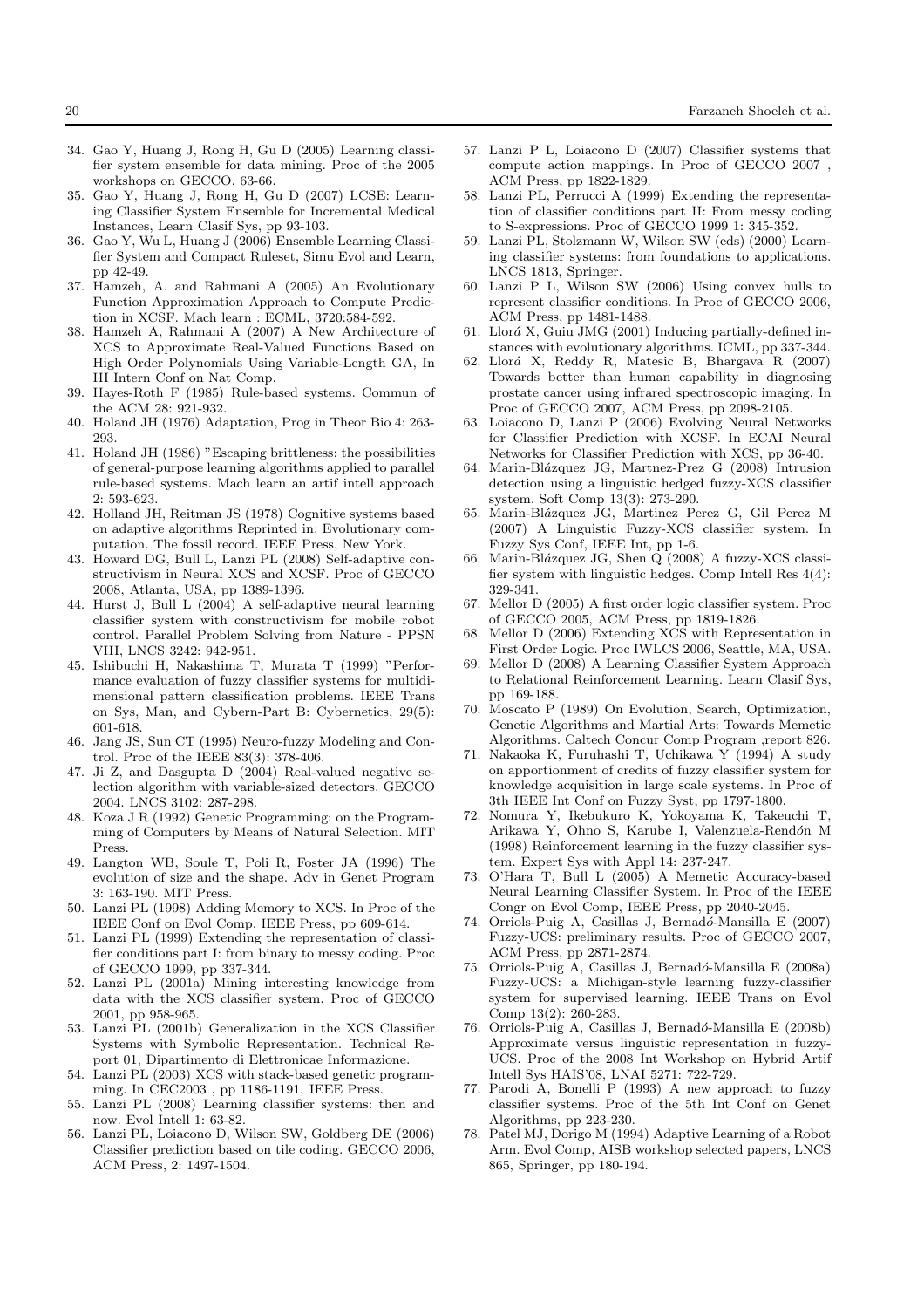- 79. Perkis T (1994) Stack-based genetic programming. Proc of the 1994 IEEE World Congr on Comp Intell 1: 148- 153.
- 80. Preen R, Bull L (2009) Discrete dynamical genetic programming in XCS. Proc of GECCO 2009. ACM Press, pp 1299-1306.
- 81. Schulenburg S, Ross P (1999) An Adaptive Agent Based Economic Model. Learn Clasif Sys, pp 263-282.
- 82. Schuurmans D, Schaeffer J (1989) Representational difficulties with classifier systems. Proc of the 3rd Int Conf on Genet Algorithms (ICGA89), pp 328-333.
- 83. Sigaud O, Wilson SW (2007) Learning Classifier Systems: A Survey. Soft Comp - A Fusion of Foundations, Methodologies and Applications 11(11): 1065-1078.
- 84. Smith SF (1980) A learning system based on genetic adaptive algorithms. Doctoral thesis, Pittsburgh, PA, USA.
- 85. Smith SF (1983) Flexible learning of problem solving heuristics through adaptive search. 8th Int Joint Conf on Artif Intell, Los Altos, pp 421-425.
- 86. Soule T, Foster JA, Dickinson J (1996) Code growth in genetic programming. Genet Program Proc First Annual Conf , MIT Press, pp 215-223.
- 87. Stone C, Bull L (2003) For real! XCS with continuousvalued inputs. Evol Comp, 11(3): 299-336.
- 88. Studley M (2005), Learning classifier systems for multiobjective robot control. Ph.D. thesis, Faculty of Computing, Engineering and Mathematics University of the West of England. Learning Classifier Systems Group Technical Report UWELCSG06-005.
- 89. Studley M, Bull L (2005) X-tcs: accuracy-based learning classifier system robotics. Proc of IEEE Congr on Evol Comp, CEC 2005, pp. 2099-2106.
- 90. Sutton RS (1996) Generalization in reinforcement learning: Successful examples using sparse coarse coding. Neural Info Processing Sys, MIT Press, pp 1038-1044.
- 91. Sutton RS, Barto AG (1998) Reinforcement learning-an introduction. MIT Press, Cambridge. Unold O (2005) Context-free grammar induction with grammar-based classifier system. Arch of Rchives of Control Sci 15(4): 681.
- 92. Unold O (2007) Grammar-Based Classifier System for Recognition of Promoter Regions. Adapt and Nat Comput Algorithms, LNCS 4431:798-805.
- 93. Unold O, Cielecki L (2005) Grammar-based Classifier System. Issues in Intell Sys: Paradigms, EXIT, Warsaw, pp 273-286. Urbanowicz RJ, Moore JH (2009) Learning Classifier Systems: A complete introduction, Review, and Roadmap, J of Artif Evol and Appl, pp 1-25.
- 94. Valenzuela-Rendón M (1991) The fuzzy classifier system: A classifier system for continuously varying variables. In 4th ICGA, pp 346-353.
- 95. Vargas P, Filho C, Zuben FV (2004) Application of learning classifier systems to the on-line reconfiguration of electric power distribution networks. Appl of Learn Classif Systems. Studies in fuzziness and soft computing, Springer, Heidelberg, pp. 260-275.
- 96. Velasco J (1998) Genetic-based on-line learning for fuzzy process control. Int J of Intell Sys, 13: 891-903. Walter D, Mohan C (2000) ClaDia: a fuzzy classifier system for disease diagnosis. Proc of the 2000 cong on Evol Comp 2:1429-1435.
- 97. Wilson SW (1994) ZCS: a zeroth level classifier system. Evol Comp 2(1): 1-18.
- 98. Wilson SW (1995) Classifier Fitness Based on Accuracy. Evol Comp 3(2): 149-175.
- 99. Wilson SW (2000a) Get real! XCS with continuousvalued inputs. Learn Clasif Sys, From Found to Appl, LNAI-1813, pp 209-219.
- 100. Wilson SW (2000b) Mining oblique data with XCS. Proc of the Third Int Workshop (IWLCS-2000), LNAI, pp 158-174.
- 101. Wilson SW (2001) Compact Rulesets from XCSI. Revised Papers from the 4th Int Workshop on Adv in Learn Clasif Sys, pp 197-210.
- 102. Wilson SW (2002) Classifiers that approximate functions. Natural Comp 1(2-3): 211-234.
- 103. Wilson SW (2008) Classifier Conditions Using Gene Expression Programming. IWLCS 2007, LNAI 4998, pp 206-217.
- 104. Wong SY, Schulenburg S (2007) Portfolio allocation using XCS experts in technical analysis, market conditions and options market. GECCO 2007, pp 2965-2972.
- 105. Wyatt D (2004) Applying the XCS Learning Classifier System to Continuous-Valued Data-mining Problems. Technical Report UWELCSG05-001, Learning Classifier Systems Group, University of the West of England, Bristol, UK.
- 106. Zadeh L A (1965) Fuzzy sets. Info and Control 8:338- 353.
- 107. Zadeh L A (1973) Outline of a new approach to the analysis of complex systems and decision processes. IEEE Trans on Sys, Man, and Cybern 3: 28-44.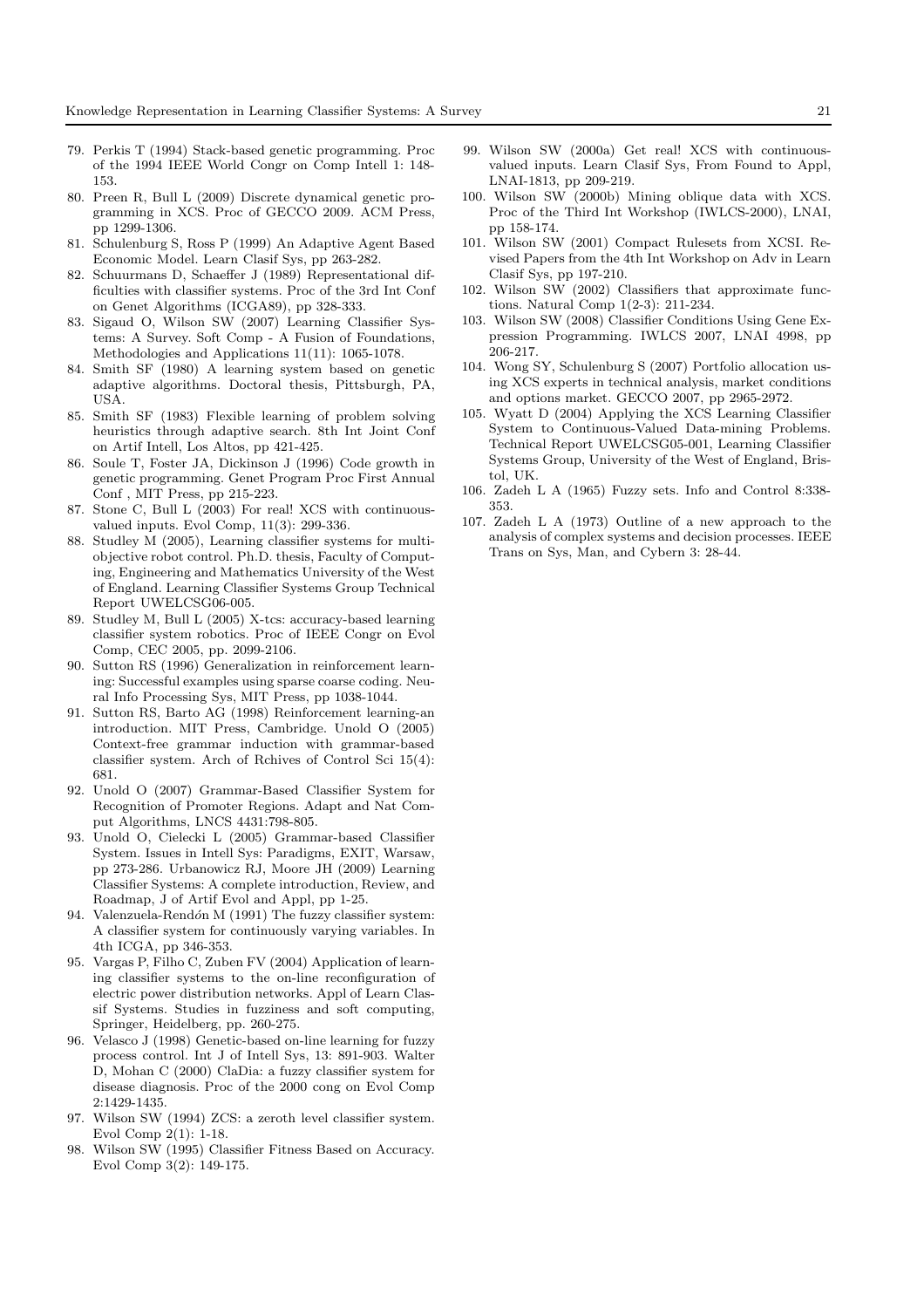